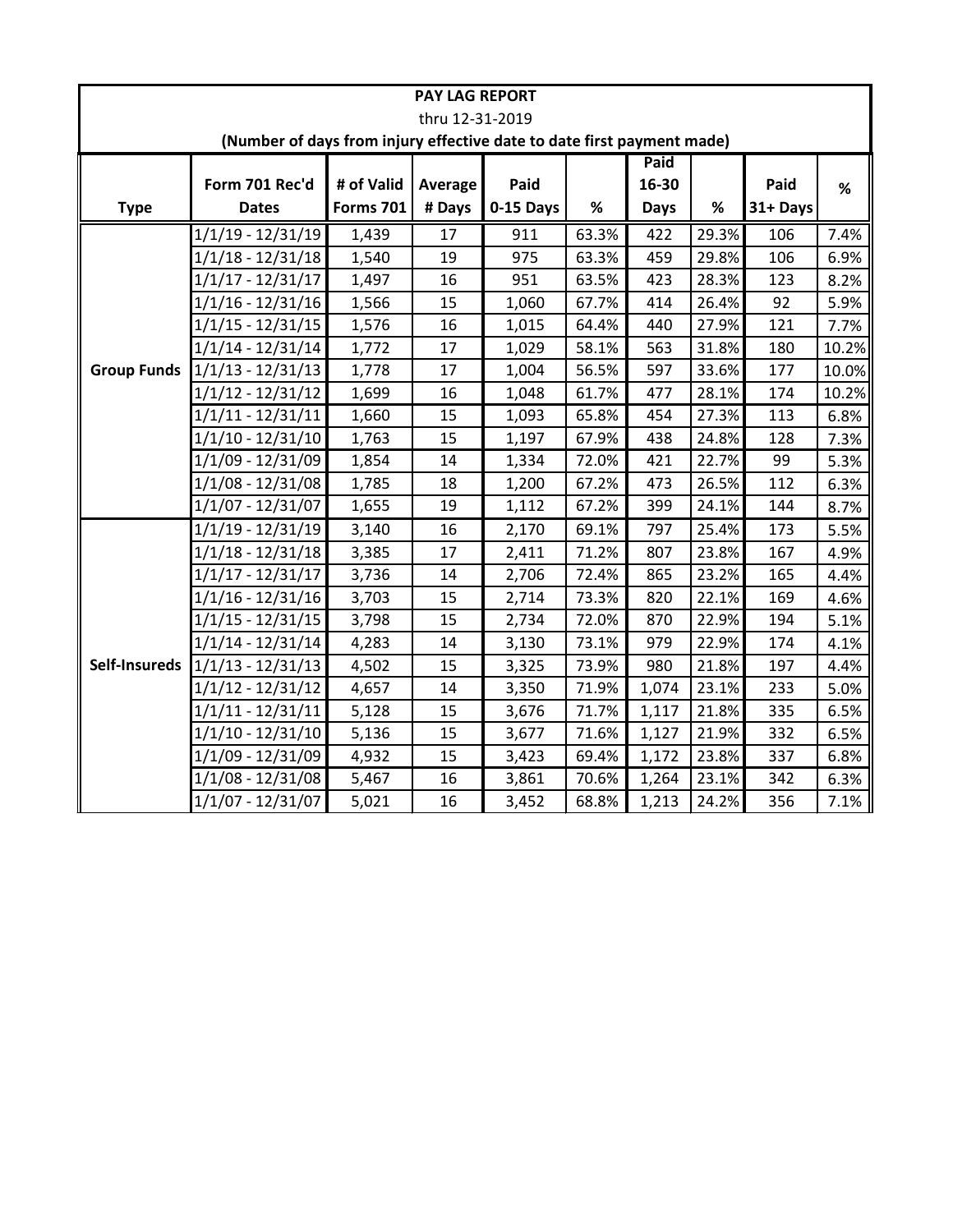| <b>PAY LAG REPORT</b>                                                  |                                                        |                  |                 |           |       |       |       |          |      |
|------------------------------------------------------------------------|--------------------------------------------------------|------------------|-----------------|-----------|-------|-------|-------|----------|------|
|                                                                        |                                                        |                  | thru 12-31-2019 |           |       |       |       |          |      |
| (Number of days from injury effective date to date first payment made) |                                                        |                  |                 |           |       |       |       |          |      |
|                                                                        | Paid                                                   |                  |                 |           |       |       |       |          |      |
|                                                                        | Form 701 Rec'd                                         | # of Valid       | Average         | Paid      |       | 16-30 |       | Paid     | %    |
| <b>Type</b>                                                            | <b>Dates</b>                                           | <b>Forms 701</b> | # Days          | 0-15 Days | %     | Days  | %     | 31+ Days |      |
|                                                                        | $1/1/19 - 12/31/19$                                    | 9,992            | 19              | 7,221     | 72.2% | 1,955 | 19.6% | 816      | 8.2% |
|                                                                        | 1/1/18 - 12/31/18                                      | 9,770            | 18              | 6,799     | 69.6% | 2,102 | 21.5% | 869      | 8.9% |
|                                                                        | $1/1/17 - 12/31/17$                                    | 9,234            | 17              | 6,487     | 70.3% | 2,003 | 21.7% | 744      | 8.1% |
|                                                                        | $1/1/16 - 12/31/16$                                    | 9,352            | 16              | 6,633     | 70.9% | 1,964 | 21.0% | 755      | 8.1% |
|                                                                        | 1/1/15 - 12/31/15                                      | 9,820            | 17              | 6,768     | 68.9% | 2,219 | 22.6% | 833      | 8.5% |
| Insurance                                                              | $1/1/14 - 12/31/14$                                    | 11,064           | 17              | 7,476     | 67.6% | 2,634 | 23.8% | 954      | 8.6% |
| <b>Carriers</b>                                                        | $\frac{1}{1}/\frac{1}{3} - \frac{12}{31}/\frac{13}{1}$ | 10,947           | 17              | 7,485     | 68.4% | 2,536 | 23.2% | 926      | 8.5% |
|                                                                        | $1/1/12 - 12/31/12$                                    | 10,401           | 16              | 7,192     | 69.1% | 2,383 | 22.9% | 826      | 7.9% |
|                                                                        | $1/1/11 - 12/31/11$                                    | 10,440           | 16              | 7,333     | 70.2% | 2,326 | 22.3% | 781      | 7.5% |
|                                                                        | $1/1/10 - 12/31/10$                                    | 9,927            | 16              | 7,049     | 71.0% | 2,157 | 21.7% | 721      | 7.3% |
|                                                                        | 1/1/09 - 12/31/09                                      | 9,450            | 17              | 6,653     | 70.4% | 1,996 | 21.1% | 801      | 8.5% |
|                                                                        | 1/1/08 - 12/31/08                                      | 10,525           | 18              | 7,029     | 66.8% | 2,500 | 23.8% | 996      | 9.5% |
|                                                                        | $1/1/07 - 12/31/07$                                    | 10,465           | 18              | 7,114     | 68.0% | 2,425 | 23.2% | 926      | 8.8% |
|                                                                        | $1/1/19 - 12/31/19$                                    | 14,571           | 17              | 10,302    | 70.7% | 3,174 | 21.8% | 1,095    | 7.5% |
|                                                                        | $1/1/18 - 12/31/18$                                    | 14,695           | 18              | 10,185    | 69.3% | 3,368 | 23.0% | 1,142    | 7.7% |
|                                                                        | $1/1/17 - 12/31/17$                                    | 14,467           | 16              | 10,144    | 70.1% | 3,291 | 22.7% | 1,032    | 7.1% |
|                                                                        | $1/1/16 - 12/31/16$                                    | 14,621           | 15              | 10,407    | 71.2% | 3,198 | 21.9% | 1,016    | 6.9% |
|                                                                        | $1/1/15 - 12/31/15$                                    | 15,194           | 16              | 10,517    | 69.2% | 3,529 | 23.2% | 1,148    | 7.6% |
|                                                                        | $1/1/14 - 12/31/14$                                    | 17,119           | 16              | 11,635    | 68.0% | 4,176 | 24.4% | 1,308    | 7.6% |
|                                                                        | Total/Average 1/1/13 - 12/31/13                        | 17,227           | 16              | 11,814    | 68.6% | 4,113 | 23.9% | 1,300    | 7.5% |
|                                                                        | $1/1/12 - 12/31/12$                                    | 16,757           | 15              | 11,590    | 69.2% | 3,934 | 23.5% | 1,233    | 7.4% |
|                                                                        | 1/1/11 - 12/31/11                                      | 17,228           | 15              | 12,102    | 70.2% | 3,897 | 22.6% | 1,229    | 7.1% |
|                                                                        | $1/1/10 - 12/31/10$                                    | 16,826           | 15              | 11,923    | 70.9% | 3,722 | 22.1% | 1,181    | 7.0% |
|                                                                        | 1/1/09 - 12/31/09                                      | 16,236           | 15              | 11,410    | 70.3% | 3,589 | 22.1% | 1,237    | 7.6% |
|                                                                        | $1/1/08 - 12/31/08$                                    | 17,777           | 17              | 12,090    | 68.0% | 4,237 | 23.8% | 1,450    | 8.2% |
|                                                                        | $1/1/07 - 12/31/07$                                    | 17,141           | 18              | 11,678    | 68.1% | 4,037 | 23.6% | 1,426    | 8.3% |

**Please Note:** Beginning with the 1/1/08 period, we only excluded claims in which a Form 107 was received before the initial Form 701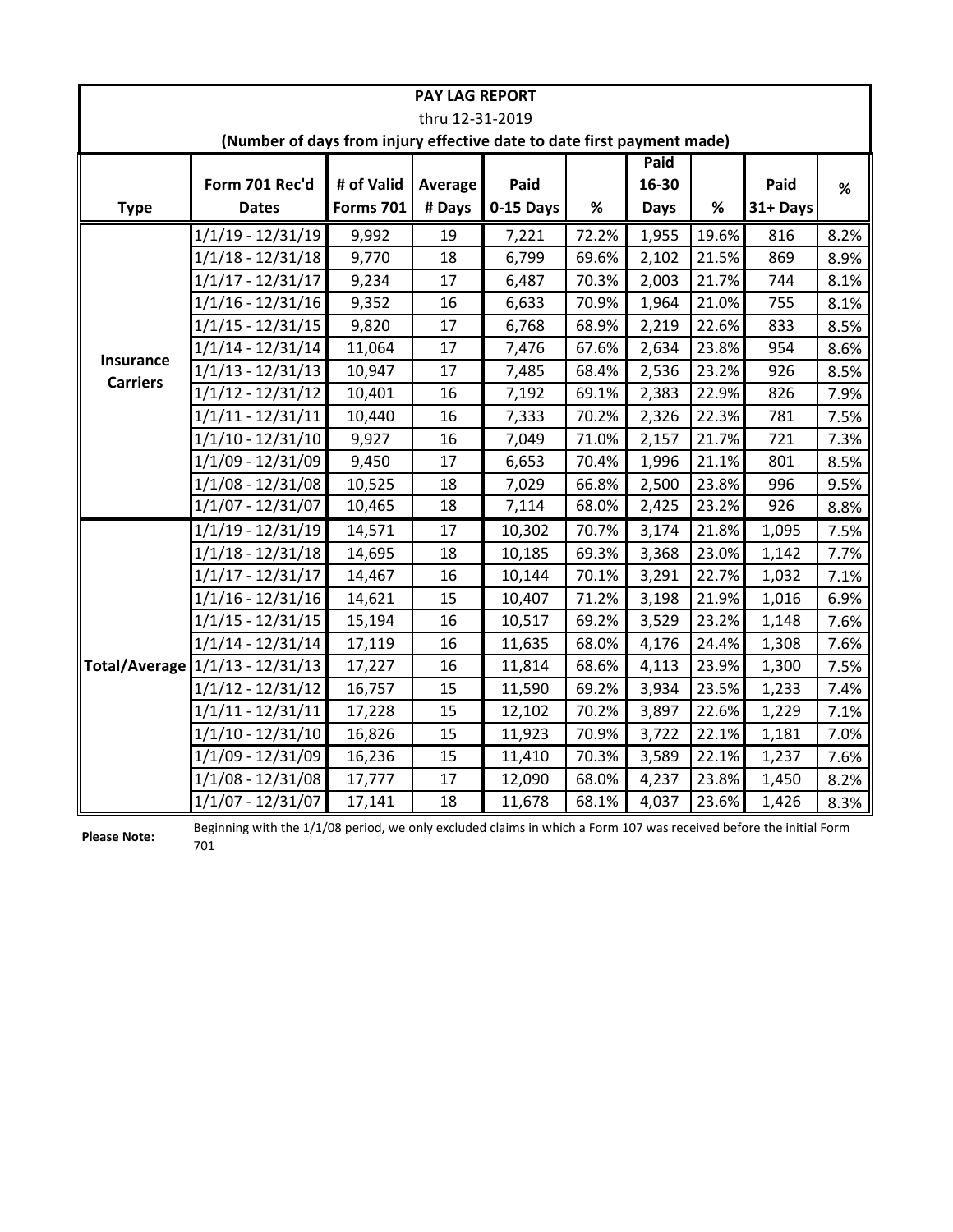| <b>GROUP FUND PAY LAG REPORT</b>                    |              |                |           |                 |  |  |  |
|-----------------------------------------------------|--------------|----------------|-----------|-----------------|--|--|--|
| $1/1/19 - 12/31/19$                                 |              |                |           |                 |  |  |  |
|                                                     | # VALID      | # PAID         | % PAID    | <b>AVERAGE</b>  |  |  |  |
| <b>NAME</b>                                         | 701's        | 0-15 DAYS      | 0-15 DAYS | # DAYS          |  |  |  |
| APARTMENT BUILDING MANAGEMENT GROUP FUND            | 7            | 5 <sup>1</sup> | 71%       | 14              |  |  |  |
| ASSN OF INDEPENDENT COLLEGES & UNIVERSITIES         | 5            | $\overline{3}$ | 60%       | 11              |  |  |  |
| ASSOCIATED BUILDERS & CONTRACTORS OF MI FUND        | 105          | 58             | 55%       | 18              |  |  |  |
| CONSTRUCTION ASSOCIATION OF MICHIGAN WC PLAN        | 15           | 12             | 80%       | 14              |  |  |  |
| COUNTY ROAD ASSOCIATION SELF-INSURANCE FUND         | 54           | 53             | 98%       | 12              |  |  |  |
| HUMAN SERVICES ASSOCIATION                          | 27           | 16             | 59%       | 19              |  |  |  |
| <b>INCOMPASS MICHIGAN WORKERS COMPENSATION FUND</b> | 12           | 6 <sup>1</sup> | 50%       | 18              |  |  |  |
| LUMBER & BUILDING MATERIAL SUPPLIERS FUND           | 14           | 4              | 29%       | 23              |  |  |  |
| <b>MADSIF</b>                                       | 59           | 52             | 88%       | 14              |  |  |  |
| METALWORKING INDUSTRIES OF MICHIGAN WC FUND         | 28           | 17             | 61%       | 16              |  |  |  |
| METROPOLITAN ASSN FOR IMPROVED SCHOOL LEGISLA       | $\mathbf{1}$ | $\mathbf{1}$   | 100%      | 13              |  |  |  |
| MI MUNICIPAL LEAGUE WORKERS COMPENSATION FUND       | 334          | 280            | 84%       | $\overline{7}$  |  |  |  |
| MICHIGAN ASSISTED LIVING WC FUND                    | 14           | 4              | 29%       | $\overline{27}$ |  |  |  |
| MICHIGAN ASSOCIATION OF AMBULANCE SERVICES          | 66           | 30             | 46%       | 20              |  |  |  |
| MICHIGAN ASSOCIATION OF TIMBERMEN DBA MATSIF        | 26           | 16             | 62%       | 13              |  |  |  |
| MICHIGAN BANKERS WORKERS COMPENSATION FUND          | 6            | $\overline{2}$ | 33%       | 16              |  |  |  |
| MICHIGAN CLEANING FUND                              | 39           | 11             | 28%       | 25              |  |  |  |
| MICHIGAN CLUBS SELF INSURANCE FUND                  | 13           | 12             | 92%       | 14              |  |  |  |
| MICHIGAN COUNTIES WORKERS COMPENSATION FUND         | 61           | 19             | 31%       | 20              |  |  |  |
| MICHIGAN FOOD PROCESSORS & DISTRIBUTION FUND        | 30           | 10             | 33%       | 21              |  |  |  |
| <b>MICHIGAN GROCERS FUND</b>                        | 15           | 11             | 73%       | 13              |  |  |  |
| MICHIGAN HORTICULTURE INDUSTRIES WC FUND            | 37           | 28             | 76%       | 15              |  |  |  |
| MICHIGAN MCDONALDS OPERATORS ASSOCIATION            | 34           | 5 <sup>1</sup> | 15%       | 31              |  |  |  |
| MICHIGAN RESTAURANT & LODGING FUND                  | 77           | 46             | 60%       | 16              |  |  |  |
| NO RECORD OF COVERAGE - CONFIRMED                   | $\mathbf{1}$ | 0              | 0%        | 17              |  |  |  |
| NORTHWEST MICHIGAN INDUSTRIAL ASSOCIATION           | 6            | 4              | 67%       | 16              |  |  |  |
| <b>PROSURE FUND</b>                                 | 59           | 42             | 71%       | 17              |  |  |  |
| SCHOOL EMPLOYERS GROUP FUND                         | 258          | 154            | 60%       | 17              |  |  |  |
| SKILLED CARE WORKERS COMPENSATION FUND              | 12           | 2              | 17%       | 28              |  |  |  |
| WEST MICHIGAN WORKERS COMPENSATION FUND             | 24           | 8              | 33%       | 19              |  |  |  |
| <b>Totals</b>                                       | 1,439        | 911            | 55.3%     | $\overline{17}$ |  |  |  |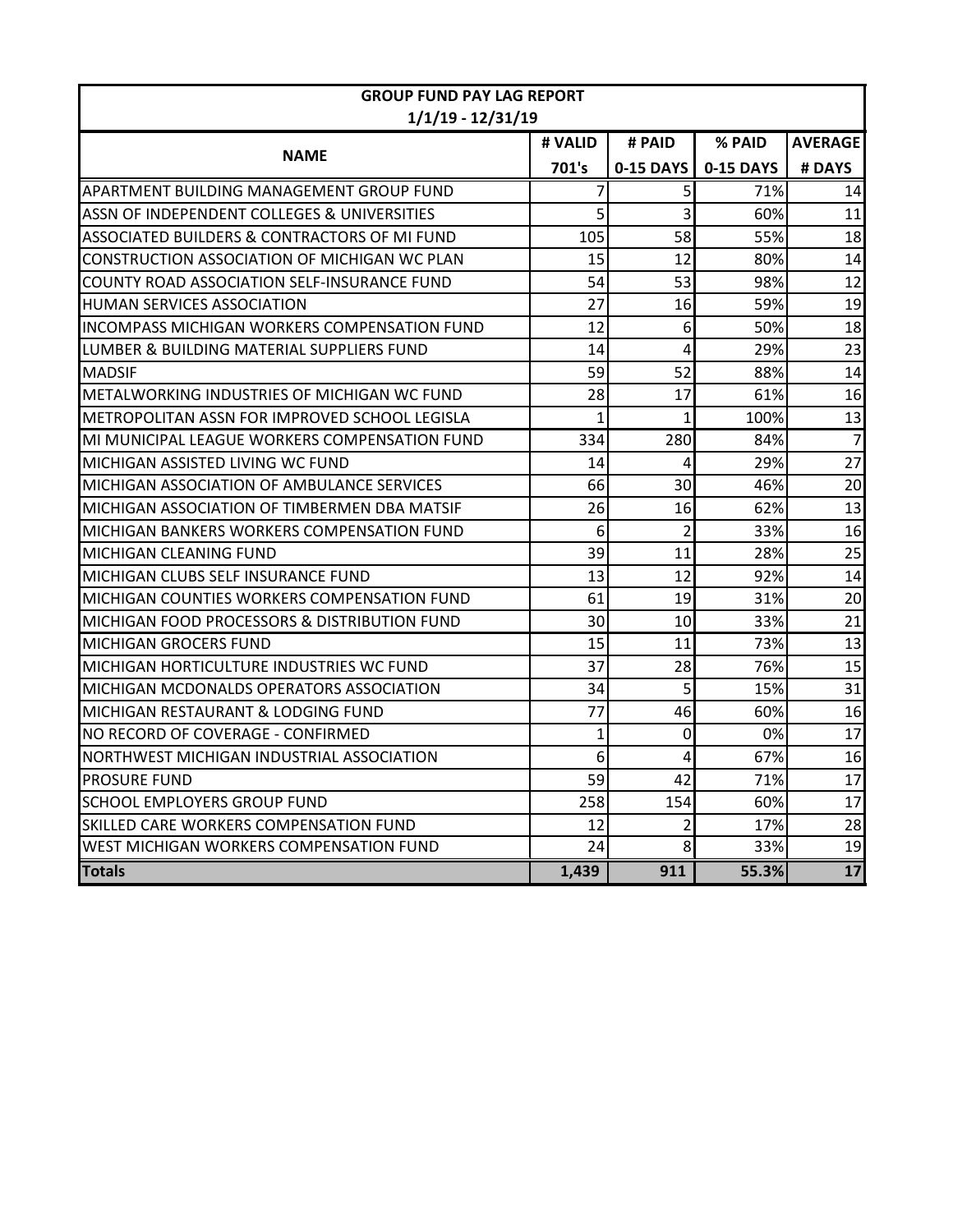| <b>SELF INSUREDS PAY LAG REPORT</b>     |         |                |             |                  |  |  |
|-----------------------------------------|---------|----------------|-------------|------------------|--|--|
| $1/1/19 - 12/31/19$                     |         |                |             |                  |  |  |
|                                         | # VALID | # PAID         | % PAID      | <b>AVERAGE</b>   |  |  |
| <b>NAME</b>                             | 701's   | 0-15 DAYS      | 0 - 15 DAYS | # DAYS           |  |  |
| A B F FREIGHT SYSTEM, INC.              |         | 3              | 100%        | 13               |  |  |
| A B M INDUSTRIES INC                    |         |                | 33%         | 14               |  |  |
| A C O, INC.                             | 2       | 2              | 100%        | 12               |  |  |
| A D TRANSPORT EXPRESS, INC.             | 10      | 3              | 30%         | 16               |  |  |
| A J M PACKAGING CORPORATION             | 10      | 8              | 80%         | 14               |  |  |
| ABRAHAM, S. & SONS, INC.                |         | 1              | 100%        | 13               |  |  |
| ADAC PLASTICS, INC.                     | 4       | 3              | 75%         | 15               |  |  |
| AK STEEL CORPORATION                    | 2       | $\overline{2}$ | 100%        | 12               |  |  |
| ALLEGAN COUNTY BOARD OF COMMISSIONERS   | 2       | 0              | 0%          | 26               |  |  |
| <b>ALRO STEEL CORPORATION</b>           | 3       | 3              | 100%        | 13               |  |  |
| ALTICOR, INC.                           | 12      | 5              | 42%         | 20               |  |  |
| AMERICAN NATIONAL RED CROSS             | 8       | 7              | 88%         | 10               |  |  |
| ANDERSONS, INC.                         | 1       | 1              | 100%        | $\boldsymbol{6}$ |  |  |
| <b>ANDREWS UNIVERSITY</b>               | 4       | 0              | 0%          | 29               |  |  |
| ANN ARBOR AREA TRANSPORTATION AUTHORITY | 1       | 1              | 100%        | 6                |  |  |
| <b>ANN ARBOR PUBLIC SCHOOLS</b>         | 6       | 1              | 17%         | 31               |  |  |
| ANN ARBOR, CITY OF                      | 11      | 4              | 36%         | 16               |  |  |
| ART VAN FURNITURE, LLC.                 | 17      | 9              | 53%         | 15               |  |  |
| ASAMA COLDWATER MANUFACTURING, INC.     | 3       | 3              | 100%        | 10               |  |  |
| <b>ASCENSION HEALTH</b>                 | 92      | 76             | 83%         | 12               |  |  |
| AVON AUTOMOTIVE HOLDINGS INC            | 4       | $\overline{2}$ | 50%         | 12               |  |  |
| AWI HOLDINGS, INC.                      | 14      | 9              | 64%         | 15               |  |  |
| <b>BALKEMA EXCAVATING, INC.</b>         | 4       | 3              | 75%         | 13               |  |  |
| <b>BATTLE CREEK, CITY OF</b>            | 15      | 13             | 87%         | 12               |  |  |
| <b>BAY CITY PUBLIC SCHOOLS</b>          | 3       | 3              | 100%        | 6                |  |  |
| BAY CITY, CITY OF                       | 2       | $\overline{c}$ | 100%        | 9                |  |  |
| <b>BAY, COUNTY OF</b>                   | 7       | $\overline{5}$ | 71%         | $\overline{15}$  |  |  |
| <b>BEAUMONT HEALTH</b>                  | 93      | 58             | 62%         | 14               |  |  |
| <b>BEAUMONT, WILLIAM HOSPITAL</b>       |         | 1              | 100%        | 15               |  |  |
| <b>BERRIEN, COUNTY OF</b>               | 3       | 3              | 100%        | 9                |  |  |
| <b>BESSER COMPANY USA</b>               | 4       | 2              | 50%         | 21               |  |  |
| <b>BIRMINGHAM SCHOOL DISTRICT</b>       | 2       | 1              | 50%         | 36               |  |  |
| BISSELL, INC.                           |         | 0              | 0%          | 16               |  |  |
| <b>BLOOMFIELD HILLS SCHOOL DISTRICT</b> | 6       | 4              | 67%         | 14               |  |  |
| BLUE CROSS BLUE SHIELD OF MICHIGAN      | 3       | 1              | 33%         | 24               |  |  |
| <b>BOPP-BUSCH MANUFACTURING COMPANY</b> | 1       | 1              | 100%        | 13               |  |  |
| <b>BOUMA CORPORATION</b>                | 1       | 1              | 100%        | 11               |  |  |
| BOYNE USA, INC.                         |         | 1              | 100%        | 14               |  |  |
| BREMBO NORTH AMERICA, INC               |         | 1              | 100%        | 13               |  |  |
| BRONSON HEALTHCARE GROUP, INC.          | 42      | 34             | 81%         | 13               |  |  |
| CADILLAC CASTING, INC.                  | 4       | 4              | 100%        | 6                |  |  |
| CADILLAC PRODUCTS, INC.                 | 1       | 1              | 100%        | 12               |  |  |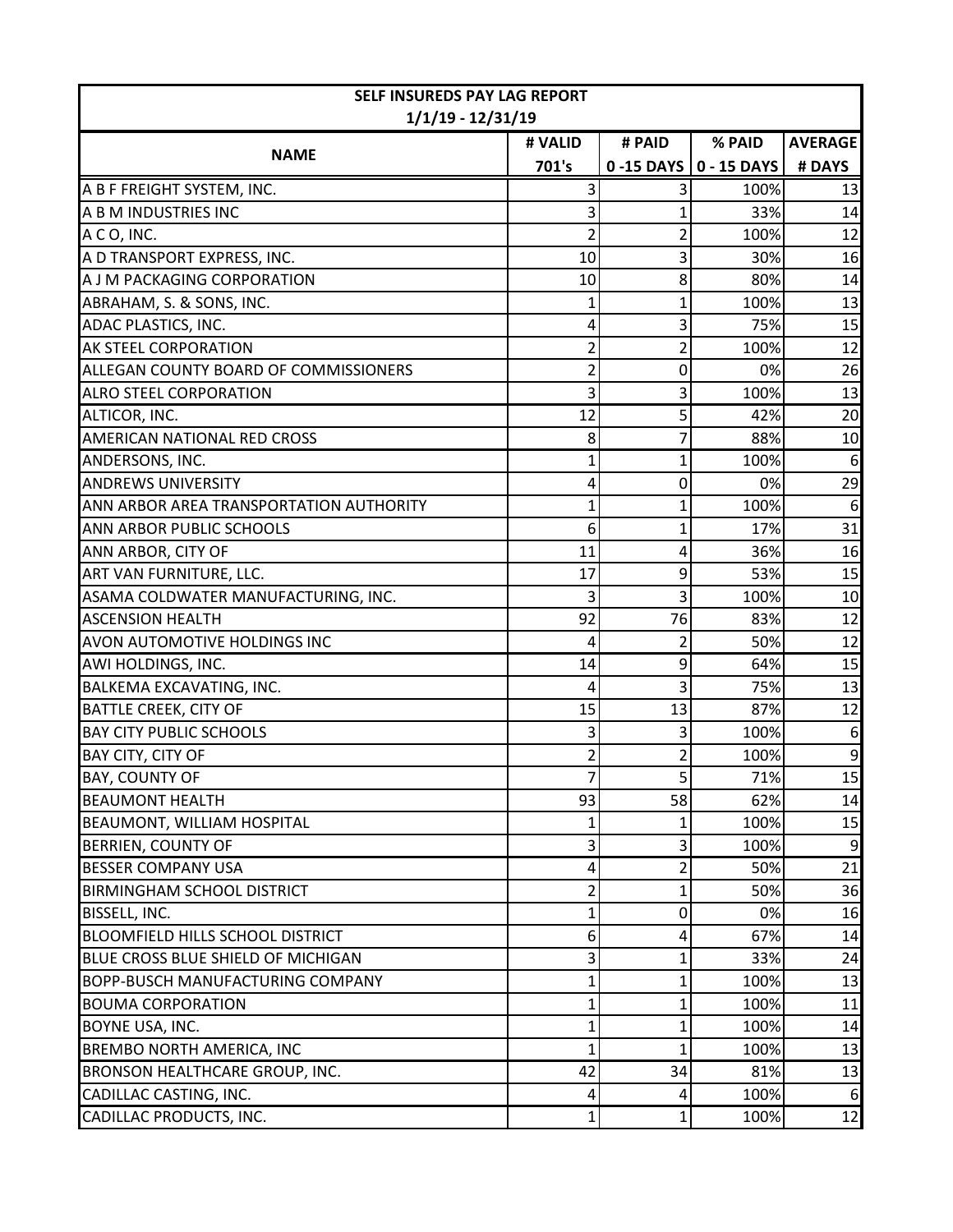| <b>SELF INSUREDS PAY LAG REPORT</b>         |              |                |                          |                  |
|---------------------------------------------|--------------|----------------|--------------------------|------------------|
| $1/1/19 - 12/31/19$                         |              |                |                          |                  |
|                                             | # VALID      | # PAID         | % PAID                   | <b>AVERAGE</b>   |
| <b>NAME</b>                                 | 701's        |                | 0 -15 DAYS   0 - 15 DAYS | # DAYS           |
| CALHOUN, COUNTY OF                          | 6            | 6              | 100%                     | 12               |
| CANTON, CHARTER TOWNSHIP OF                 |              | $\overline{2}$ | 67%                      | 13               |
| CAPITAL AREA TRANSPORTATION AUTHORITY       |              | 5              | 71%                      | 14               |
| CASCADE ENGINEERING, INC.                   | 1            | 1              | 100%                     | 15               |
| <b>CASSENS CORPORATION</b>                  | 18           | 8              | 44%                      | 17               |
| <b>CENTER LINE PUBLIC SCHOOLS</b>           | 5            | 3              | 60%                      | 15               |
| <b>CENTRAL MICHIGAN UNIVERSITY</b>          |              | 1              | 100%                     | 14               |
| CHALLENGE MANUFACTURING HOLDINGS INC        | 3            | 3              | 100%                     | $\mathbf 0$      |
| CHARLEVOIX, COUNTY OF                       | 1            | 0              | 0%                       | 54               |
| <b>CHELSEA MILLING COMPANY</b>              | 4            | 4              | 100%                     | 14               |
| CHIPPEWA COUNTY WAR MEMORIAL HOSPITAL, INC. |              | 3              | 75%                      | 14               |
| CHIPPEWA VALLEY SCHOOLS                     | 4            | 3              | 75%                      | 15               |
| <b>CLEVELAND-CLIFFS IRON COMPANY</b>        |              | $\overline{2}$ | 100%                     | $\boldsymbol{6}$ |
| <b>CLINTON, TOWNSHIP OF</b>                 | 5            | 3              | 60%                      | 22               |
| COCA-COLA REFRESHMENTS USA, INC.            | 1            | 1              | 100%                     | 13               |
| <b>COLD HEADING COMPANY</b>                 |              | 3              | 100%                     | 13               |
| COMAU, INC.                                 | 2            | 2              | 100%                     | 13               |
| COMMERCIAL STEEL TREATING CORPORATION       | 2            | 1              | 50%                      | 16               |
| <b>CONSUMERS ENERGY COMPANY</b>             | 16           | 14             | 88%                      | 22               |
| <b>CONTRACTORS STEEL COMPANY</b>            | 3            | 3              | 100%                     | 13               |
| COSTCO WHOLESALE CORPORATION                | 49           | 47             | 96%                      | 10               |
| COVENANT MEDICAL CENTER INC.                | 6            | 6              | 100%                     | 10               |
| <b>CREATIVE FOAM CORPORATION</b>            | 1            | 1              | 100%                     | 8                |
| <b>D T E ENERGY COMPANY</b>                 | 24           | 23             | 96%                      | 6                |
| DANA HOLDING CORPORATION                    | $\mathbf{0}$ | 0              | 0%                       | $\mathbf 0$      |
| DART CONTAINER OF MICHIGAN LLC              |              | 1              | 100%                     | 9                |
| DEAN TRANSPORTATION, INC.                   | 16           | 13             | 81%                      | 12               |
| DEARBORN HEIGHTS, CITY OF                   | 2            | $\overline{2}$ | 100%                     | 11               |
| DEARBORN SCHOOL DISTRICT, OF THE CITY OF    | 7            | 4              | 57%                      | 17               |
| DEARBORN, CITY OF                           | 13           | 4              | 31%                      | 18               |
| DELACO STEEL CORPORATION                    |              | 0              | 0%                       | 45               |
| DENSO AIR SYSTEMS MICHIGAN, INC.            | 1            | 0              | 0%                       | 20               |
| DETROIT BOARD OF EDUCATION OF THE CITY OF   | 40           | 27             | 68%                      | 15               |
| DETROIT DIESEL CORPORATION                  | 7            | 7              | 100%                     | 11               |
| DETROIT ENTERTAINMENT LLC                   | 2            | 1              | 50%                      | 24               |
| DETROIT, CITY OF                            | 75           | 31             | 41%                      | 19               |
| DEXTER FASTENER TECHNOLOGIES, INC.          | 5            | 5              | 100%                     | 11               |
| DICKINSON COUNTY HEALTHCARE SYSTEM          | 3            | 0              | 0%                       | 28               |
| EAGLE ALLOY, INC.                           | 4            | 4              | 100%                     | 10               |
| EAST LANSING, CITY OF                       | 1            | 1              | 100%                     | 14               |
| <b>EASTERN MICHIGAN UNIVERSITY</b>          | 7            | 5              | 71%                      | 12               |
| <b>EATON, COUNTY OF</b>                     | 4            | 1              | 25%                      | 17               |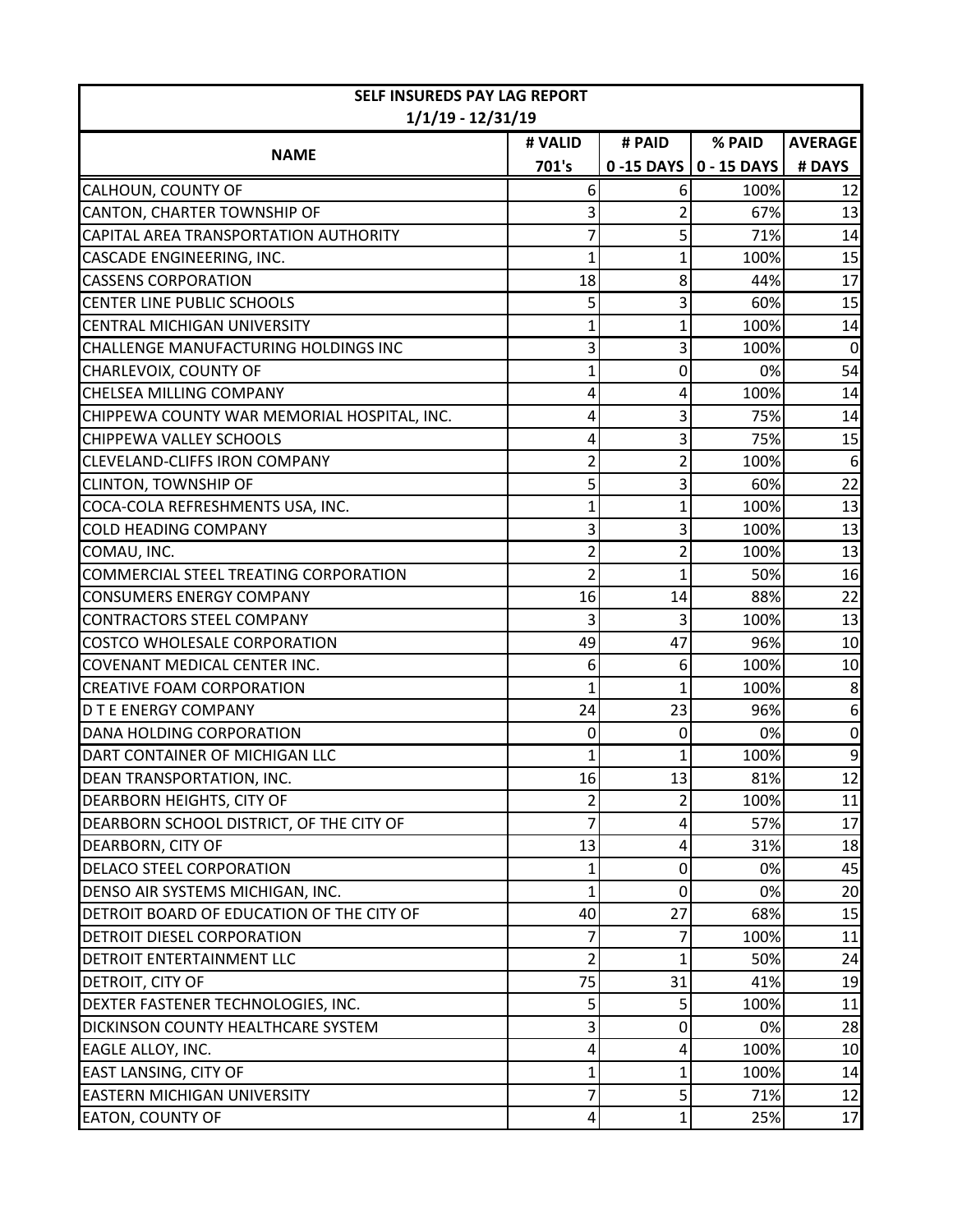| <b>SELF INSUREDS PAY LAG REPORT</b>                         |                 |                     |                                   |                |
|-------------------------------------------------------------|-----------------|---------------------|-----------------------------------|----------------|
| $1/1/19 - 12/31/19$                                         |                 |                     |                                   |                |
| <b>NAME</b>                                                 | # VALID         | # PAID              | % PAID                            | <b>AVERAGE</b> |
|                                                             | 701's           |                     | $0 - 15$ DAYS $\vert 0 - 15$ DAYS | # DAYS         |
| EDISON INSTITUTE DBA HENRY FORD                             | 9               | 4                   | 44%                               | 13             |
| EJ USA INC                                                  | 2               | 1                   | 50%                               | 17             |
| ELLA E M BROWN CHARITABLE CIRCLE DBA OAKLAWN                | 2               | $\overline{2}$      | 100%                              | 13             |
| <b>EMERGENT HEALTH PARTNERS</b><br>ERVIN INDUSTRIES, INC.   | 24              | 14                  | 58%<br>100%                       | 15<br>8        |
|                                                             | 1               | 1                   | 100%                              | 15             |
| ESCANABA, CITY OF<br><b>EVANGELICAL HOMES OF MICHIGAN</b>   |                 | 1<br>$\overline{2}$ | 67%                               | 14             |
|                                                             | 3               |                     |                                   |                |
| F.C.S. INDUSTRIES, INC.<br><b>FARMINGTON PUBLIC SCHOOLS</b> | 2               | 0                   | 0%<br>0%                          | 20<br>19       |
|                                                             | 2               | 0                   |                                   |                |
| FAYGO BEVERAGES, INC.                                       | 0               | 0                   | 0%                                | 0              |
| <b>FCA US LLC</b>                                           | 82              | 71                  | 87%                               | 9              |
| <b>FEDERAL EXPRESS CORPORATION</b>                          | 36              | 24                  | 67%                               | 15             |
| <b>FEDERATED LOGISTICS INC</b>                              | 2               | 1                   | 50%                               | 15             |
| FEDEX FREIGHT, INC.                                         | 8               | 7                   | 88%                               | 9              |
| FEDEX GROUND PACKAGE SYSTEM, INC.                           | 27              | 14                  | 52%                               | 17             |
| FERNDALE, CITY OF                                           | 1               | $\overline{1}$      | 100%                              | 14             |
| <b>FERRIS STATE UNIVERSITY</b>                              | 4               | 3                   | 75%                               | 14             |
| FISHER & COMPANY, INC.                                      | 2               | 0                   | 0%                                | 20             |
| FLEXFAB HORIZONS INTERNATIONAL, INC.                        | 1               | 1                   | 100%                              | 13             |
| FLINT MASS TRANSPORTATION AUTHORITY                         | 10              | 8                   | 80%                               | 11             |
| FLINT SCHOOL DISTRICT, CITY OF                              | 2               | $\overline{2}$      | 100%                              | 11             |
| FLINT, CITY OF                                              | 36              | 31                  | 86%                               | 13             |
| <b>FORD MOTOR COMPANY</b>                                   | 111             | 109                 | 98%                               | 11             |
| FUTURAMIC TOOL & ENGINEERING COMPANY                        | 1               | 0                   | 0%                                | 19             |
| <b>G.A. RICHARDS COMPANY</b>                                | 4               | 2                   | 50%                               | 15             |
| <b>GARDEN CITY, CITY OF</b>                                 | 4               | 1                   | 25%                               | 21             |
| <b>GENERAL MOTORS COMPANY</b>                               | 20 <sup>1</sup> | 16                  | 80%                               | 13             |
| <b>GENESEE HEALTH SYSTEM</b>                                | 2               | $\overline{2}$      | 100%                              | 13             |
| <b>GENESEE, COUNTY OF</b>                                   | 19              | 6                   | 32%                               | 17             |
| GILL INDUSTRIES, INC.                                       | 3               | 2                   | 67%                               | 12             |
| <b>GRAND RAPIDS PUBLIC SCHOOLS</b>                          |                 | 0                   | 0%                                | 19             |
| <b>GRAND RAPIDS, CITY OF</b>                                | 15              | 13                  | 87%                               | 11             |
| <b>GRAND TRAVERSE PAVILIONS</b>                             | 2               | 2                   | 100%                              | 10             |
| <b>GRAND VALLEY STATE UNIVERSITY</b>                        | 8               | 5                   | 63%                               | 19             |
| <b>GREAT LAKES HOME HEALTH SERVICES INC</b>                 | 2               | 1                   | 50%                               | 22             |
| <b>GREAT LAKES WATER AUTHORITY</b>                          | 3               | 1                   | 33%                               | 16             |
| <b>GREEKTOWN CASINO, LLC</b>                                | 6               | 3                   | 50%                               | 19             |
| <b>GRIFFIN BEVERAGE COMPANY</b>                             |                 | 1                   | 100%                              | 14             |
| <b>GROSSE POINTE PUBLIC SCHOOL SYSTEM</b>                   | 3               | 3                   | 100%                              | 10             |
| <b>GROSSE POINTE WOODS, CITY OF</b>                         | 1               | 1                   | 100%                              | 13             |
| HAMTRAMCK, CITY OF                                          | 2               | 2                   | 100%                              | 6              |
| HAWORTH, INC.                                               | 4               | $\overline{2}$      | 50%                               | 15             |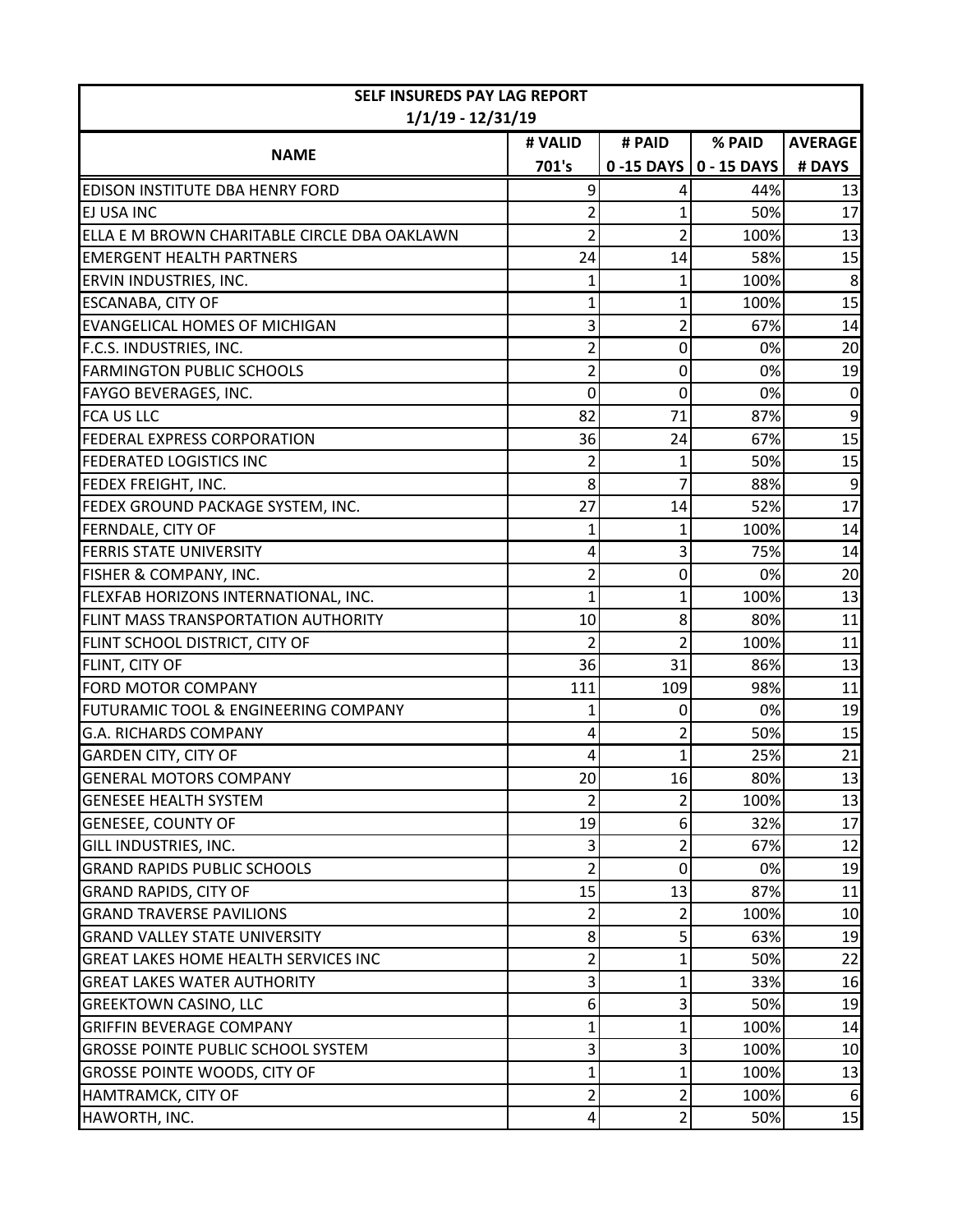| SELF INSUREDS PAY LAG REPORT                  |         |                |                          |                |  |  |
|-----------------------------------------------|---------|----------------|--------------------------|----------------|--|--|
| $1/1/19 - 12/31/19$                           |         |                |                          |                |  |  |
|                                               | # VALID | # PAID         | % PAID                   | <b>AVERAGE</b> |  |  |
| <b>NAME</b>                                   | 701's   |                | 0 -15 DAYS   0 - 15 DAYS | # DAYS         |  |  |
| HCR MANORCARE, INC.                           |         |                | 43%                      | 15             |  |  |
| HEALTHSOURCE SAGINAW, INC.                    |         | 1              | 50%                      | 15             |  |  |
| <b>HENRY FORD HEALTH SYSTEM</b>               | 21      | 13             | 62%                      | 15             |  |  |
| HERCULES DRAWN STEEL CORPORATION              | 2       | 1              | 50%                      | 16             |  |  |
| HOLLAND COMMUNITY HOSPITAL                    |         | 3              | 100%                     |                |  |  |
| <b>HOLLAND HOME</b>                           |         | 1              | 50%                      | 18             |  |  |
| HOME DEPOT USA, INC.                          | 42      | 40             | 95%                      | 13             |  |  |
| <b>HOUGHTON COUNTY</b>                        | 4       | 3              | 75%                      | 14             |  |  |
| HOWELL PUBLIC SCHOOLS                         | 1       | 1              | 100%                     | 13             |  |  |
| HUNTINGTON BANCSHARES, INC.                   | 2       | 0              | 0%                       | 46             |  |  |
| HURON CASTING, INC.                           | 13      | 7              | 54%                      | 13             |  |  |
| <b>HURON VALLEY SCHOOLS</b>                   | 2       | 0              | 0%                       | 19             |  |  |
| HURON, COUNTY OF                              | 1       | 0              | 0%                       | 24             |  |  |
| <b>INALFA ROOF SYSTEMS, INC.</b>              |         | 0              | 0%                       | 52             |  |  |
| INGHAM COUNTY & INGHAM COUNTY MEDICAL CARE FA | 4       | 3              | 75%                      | 14             |  |  |
| <b>INKSTER, CITY OF</b>                       |         | 0              | 0%                       | 20             |  |  |
| <b>IRON COUNTY MEDICAL CARE FACILITY</b>      | 0       | 0              | 0%                       | $\Omega$       |  |  |
| JACKSON, CITY OF                              |         | 0              | 0%                       | 43             |  |  |
| JACKSON, COUNTY OF                            | 6       | 5              | 83%                      | 16             |  |  |
| JOHN E. GREEN COMPANY, INC.                   | 2       | 0              | 0%                       | 16             |  |  |
| KALAMAZOO PUBLIC SCHOOLS                      |         | 4              | 100%                     | 11             |  |  |
| KALAMAZOO, CITY OF                            | 13      | 8              | 62%                      | 13             |  |  |
| KALAMAZOO, COUNTY OF                          | 3       | 3              | 100%                     | 10             |  |  |
| <b>KELLY SERVICES, INC.</b>                   | 10      | 3              | 30%                      | 18             |  |  |
| <b>KENT, COUNTY OF</b>                        | 16      | 14             | 88%                      | 10             |  |  |
| KNAPE & VOGT MANUFACTURING COMPANY            | 2       | 1              | 50%                      | 17             |  |  |
| KROGER COMPANY, DBA MICHIGAN DAIRY            | 22      | 19             | 86%                      | $\overline{7}$ |  |  |
| L & L PRODUCTS, INC.                          | 3       | $\overline{2}$ | 67%                      | 13             |  |  |
| L'ANSE CREUSE PUBLIC SCHOOLS                  | 1       | 1              | 100%                     | 13             |  |  |
| LACKS ENTERPRISES, INC.                       | 15      | 8              | 53%                      | 24             |  |  |
| LAKELAND REGIONAL HEALTH SYSTEM               | 34      | 27             | 79%                      | 12             |  |  |
| LANSING BOARD OF WATER & LIGHT, CITY OF       | 6       | 3              | 50%                      | 15             |  |  |
| LANSING, CITY OF                              | 17      | 9              | 53%                      | 15             |  |  |
| LAPEER COMMUNITY SCHOOLS                      | 1       | 1              | 100%                     | 8              |  |  |
| LEVY, EDW. C. CO.                             | 5       | 4              | 80%                      | 14             |  |  |
| LINCOLN CONSOLIDATED SCHOOLS                  | 1       | 0              | 0%                       | 34             |  |  |
| LITTLE CAESAR ENTERPRISES, INC.               | 10      | 6              | 60%                      | 14             |  |  |
| LIVONIA PUBLIC SCHOOLS                        | 6       | $\overline{2}$ | 33%                      | 17             |  |  |
| LIVONIA, CITY OF                              | 10      | 5              | 50%                      | 13             |  |  |
| LOUISIANA-PACIFIC CORPORATION                 | 1       | 1              | 100%                     | 14             |  |  |
| LOWE'S HOME CENTERS, INC.                     | 19      | 14             | 74%                      | 12             |  |  |
| LUTHERAN HOMES OF MICHIGAN, INC.              | 1       | $\overline{0}$ | 0%                       | 28             |  |  |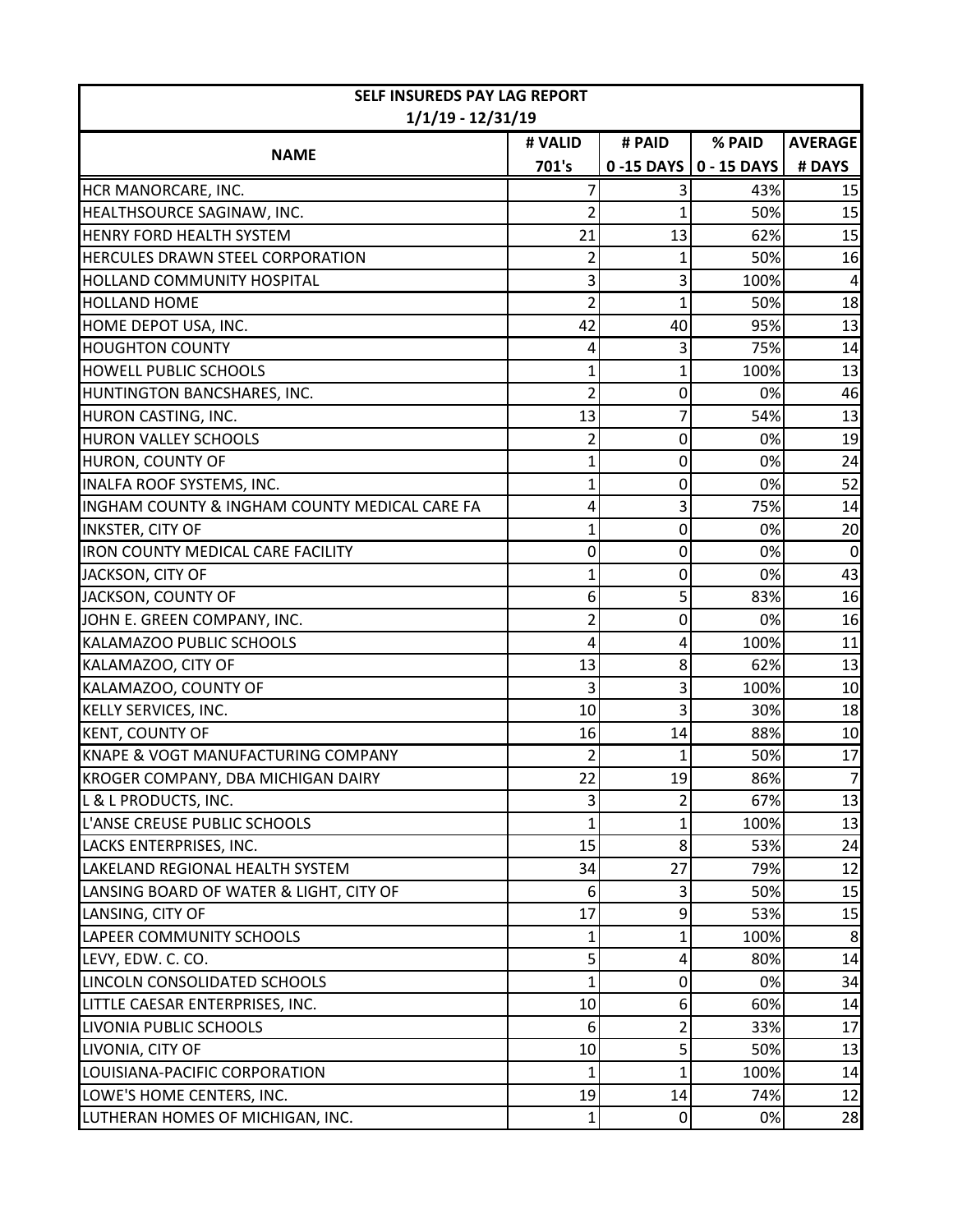| <b>SELF INSUREDS PAY LAG REPORT</b>           |         |                |                          |                |
|-----------------------------------------------|---------|----------------|--------------------------|----------------|
| $1/1/19 - 12/31/19$                           |         |                |                          |                |
|                                               | # VALID | # PAID         | % PAID                   | <b>AVERAGE</b> |
| <b>NAME</b>                                   | 701's   |                | 0 -15 DAYS   0 - 15 DAYS | # DAYS         |
| <b>M N P CORPORATION</b>                      |         |                | 50%                      | 16             |
| MAC VALVES, INC.                              |         | 1              | 100%                     |                |
| MACALLISTER MACHINERY CO DBA MICHIGAN CAT     | 0       | 0              | 0%                       | $\mathbf 0$    |
| MACOMB, COUNTY OF                             | 13      | 7              | 54%                      | 17             |
| MACYS RETAIL HOLDINGS, INC.                   | 2       | 1              | 50%                      | 48             |
| MADISON HEIGHTS, CITY OF                      | 4       | 3              | 75%                      | 20             |
| MANTHEI, INC.                                 | 2       | 0              | 0%                       | 17             |
| MARRIOTT INTERNATIONAL, INC.                  | 3       | $\overline{2}$ | 67%                      | 9              |
| MARY FREE BED HOSPITAL & REHABILITATION CTR   | 1       | $\overline{1}$ | 100%                     | 13             |
| <b>MASCO CORPORATION</b>                      |         | 1              | 100%                     | 13             |
| MASON, COUNTY OF                              | 3       | 3              | 100%                     | 8              |
| MCLAREN HEALTH CARE CORPORATION               | 46      | 27             | 59%                      | 18             |
| MEIJER COMPANIES, LTD.                        | 68      | 53             | 78%                      | 13             |
| MELLING TOOL COMPANY                          | 1       | 1              | 100%                     | 13             |
| METALWORKS, INC.                              | 4       | 1              | 25%                      | 17             |
| <b>METROPOLITAN HOSPITAL</b>                  | 11      | 10             | 91%                      | 13             |
| <b>MGM RESORTS INTERNATIONAL</b>              | 2       | 1              | 50%                      | 21             |
| MICHIGAN CONF. ASSN. OF SEVENTH-DAY ADVENTIST | 4       | $\overline{2}$ | 50%                      | 20             |
| <b>MICHIGAN STATE UNIVERSITY</b>              | 35      | 10             | 29%                      | 18             |
| MICHIGAN SUGAR COMPANY                        | 10      | 9              | 90%                      | 10             |
| MICHIGAN TECHNOLOGICAL UNIVERSITY             | 5       | 3              | 60%                      | 18             |
| MIDLAND, COUNTY OF                            | 2       | 1              | 50%                      | 16             |
| MIDMICHIGAN HEALTH                            | 38      | 34             | 90%                      | 10             |
| <b>MOBIS NORTH AMERICA LLC</b>                | 1       | 0              | 0%                       | 27             |
| <b>MONROE PUBLIC SCHOOLS</b>                  | 3       | 3              | 100%                     | 10             |
| MONROE, COUNTY OF                             | 4       | 1              | 25%                      | 19             |
| MORBARK, INC                                  |         | 1              | 50%                      | 14             |
| <b>MUNSON HEALTH CARE</b>                     | 16      | 14             | 88%                      | 10             |
| MUSKEGON, COUNTY OF                           |         |                | 100%                     | 13             |
| NEXTEER AUTOMOTIVE CORPORATION                | 21      | 21             | 100%                     | $\overline{7}$ |
| NO RECORD OF COVERAGE - CONFIRMED             | 4       | 3              | 75%                      | 17             |
| NORDSTROM, INC.                               | 6       | 4              | 67%                      | 14             |
| NORTH OTTAWA COMMUNITY HOSPITAL               |         | 1              | 100%                     | 0              |
| NORTHERN MICHIGAN UNIVERSITY                  | 4       | 3              | 75%                      | 13             |
| <b>NOVARES US LLC</b>                         | 1       | 1              | 100%                     | $\overline{7}$ |
| NYX, LLC.                                     | 3       | 2              | 67%                      | 17             |
| O S F HEALTHCARE SYSTEM DBA ST FRANCIS HOSP   | 2       | 1              | 50%                      | 31             |
| OAKLAND COMMUNITY COLLEGE                     | 2       | 1              | 50%                      | 22             |
| OAKLAND COUNTY ROAD COMMISSION                | 13      | 13             | 100%                     | 12             |
| <b>OAKLAND UNIVERSITY</b>                     | 2       |                | 50%                      | 17             |
| OAKLAND, COUNTY OF                            | 62      | 50             | 81%                      | 13             |
| ODL, INC.                                     | 1       | 0              | 0%                       | 27             |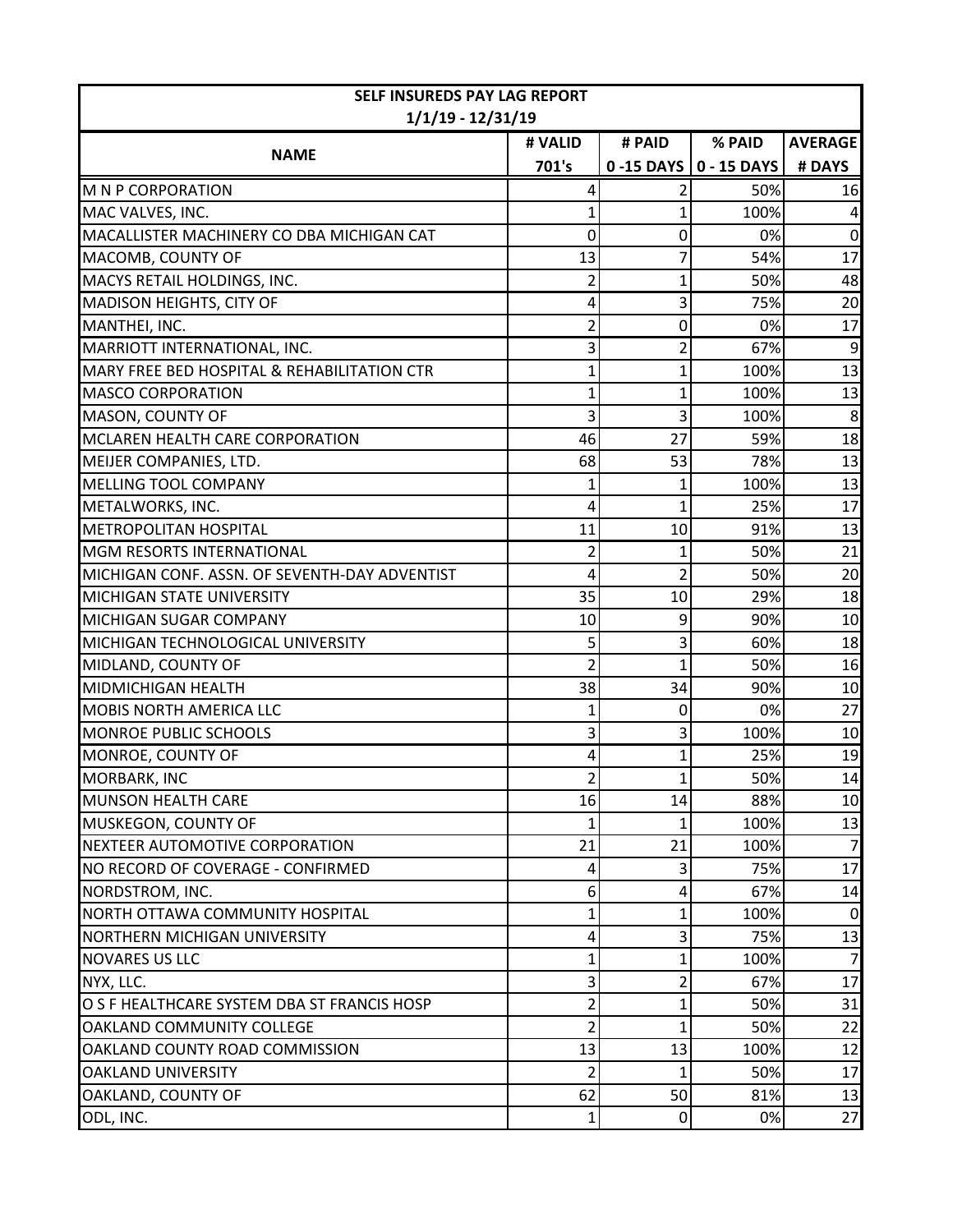| <b>SELF INSUREDS PAY LAG REPORT</b>        |                |                |                                   |                |
|--------------------------------------------|----------------|----------------|-----------------------------------|----------------|
| $1/1/19 - 12/31/19$                        |                |                |                                   |                |
| <b>NAME</b>                                | # VALID        | # PAID         | % PAID                            | <b>AVERAGE</b> |
|                                            | 701's          |                | $0 - 15$ DAYS $\vert 0 - 15$ DAYS | # DAYS         |
| OGIHARA AMERICA CORPORATION                |                |                | 33%                               | 12             |
| OTTAWA, COUNTY OF                          |                | 2              | 100%                              |                |
| PARKER HANNIFIN CORPORATION                | 3              | 3              | 100%                              | 13             |
| PERFECTION BAKERIES, INC. DBA AUNT MILLIES | 22             | 11             | 50%                               | 17             |
| PERRIGO, L. COMPANY                        | 2              | 0              | 0%                                | 22             |
| PILOT TRAVEL CENTERS LLC                   | 1              | 1              | 100%                              | 12             |
| PINE REST CHRISTIAN MENTAL HEALTH SERVICES | 6              | 4              | 67%                               | 16             |
| PINECREST MEDICAL CARE FACILITY            |                | 0              | 0%                                | 23             |
| PLYMOUTH-CANTON COMMUNITY SCHOOLS          | 3              | 3              | 100%                              | 13             |
| PONTIAC SCHOOL DISTRICT, CITY OF           | 4              | 4              | 100%                              | $\overline{7}$ |
| PORT HURON AREA SCHOOL DISTRICT            | 6              | 3              | 50%                               | 16             |
| PORT HURON, CITY OF                        | 4              | 4              | 100%                              | 3              |
| PORTAGE, CITY OF                           | 3              | 2              | 67%                               | 11             |
| PORTER HILLS PRESBYTERIAN VILLAGE          |                | 1              | 100%                              | 13             |
| PRIDGEON & CLAY, INC.                      | 2              | 2              | 100%                              | 12             |
| PROMEDICA NORTH REGION, INC.               | 12             | 11             | 92%                               | 14             |
| <b>QUALITY DAIRY COMPANY</b>               | 4              | 1              | 25%                               | 20             |
| <b>QUALITY METALCRAFT INC</b>              |                | 1              | 100%                              | 14             |
| <b>REDFORD UNION SCHOOLS</b>               | 5              | 4              | 80%                               | 12             |
| ROCHESTER COMMUNITY SCHOOLS                | 3              | 2              | 67%                               | 14             |
| ROMAN CATHOLIC ARCHDIOCESE OF DETROIT      | 3              | 1              | 33%                               | 66             |
| ROMAN CATHOLIC DIOCESE OF GAYLORD          |                | 0              | 0%                                | 34             |
| ROMAN CATHOLIC DIOCESE OF GRAND RAPIDS     | 3              | 3              | 100%                              | 14             |
| ROMAN CATHOLIC DIOCESE OF MARQUETTE        |                | 0              | 0%                                | 252            |
| ROMAN CATHOLIC DIOCESE OF SAGINAW          |                | 1              | 100%                              | 14             |
| ROSEVILLE, CITY OF                         | 4              | 4              | 100%                              | 9              |
| ROYAL OAK, CITY OF                         |                | л              | 67%                               | 12             |
| ROYAL TECHNOLOGIES CORPORATION             | 3              | $\overline{3}$ | 100%                              | 10             |
| RUDOLPH/LIBBE COMPANIES, INC.              | 1              | 1              | 100%                              | $\overline{2}$ |
| RYDER SYSTEM, INC.                         | 9              | 6              | 67%                               | 15             |
| SAGINAW, CITY OF                           | 2              |                | 50%                               | 16             |
| SAGINAW, COUNTY OF                         |                |                | 100%                              | 11             |
| SAINT CLAIR SHORES, CITY OF                | 4              | 1              | 25%                               | 19             |
| SAINT CLAIR, COUNTY OF                     | 2              | 2              | 100%                              | 13             |
| <b>SAMARITAS</b>                           | 2              | 1              | 50%                               | 19             |
| <b>SCHOOLCRAFT COLLEGE</b>                 | 3              | 3              | 100%                              | 12             |
| SEMCO ENERGY, INC.                         |                |                | 33%                               | 17             |
| SHERRIFF-GOSLIN COMPANY                    | 2              | 1              | 50%                               | 17             |
| SHERWIN-WILLIAMS COMPANY                   | 1              | 1              | 100%                              | 13             |
| SHIAWASSEE, COUNTY OF                      | 8              | 2              | 25%                               | 18             |
| SINAI HOSPITAL OF GREATER DETROIT          | 1              | 1              | 100%                              | 13             |
| SODECIA USA AUTOMOTIVE CORP                | 8 <sup>1</sup> | $\overline{7}$ | 88%                               | 17             |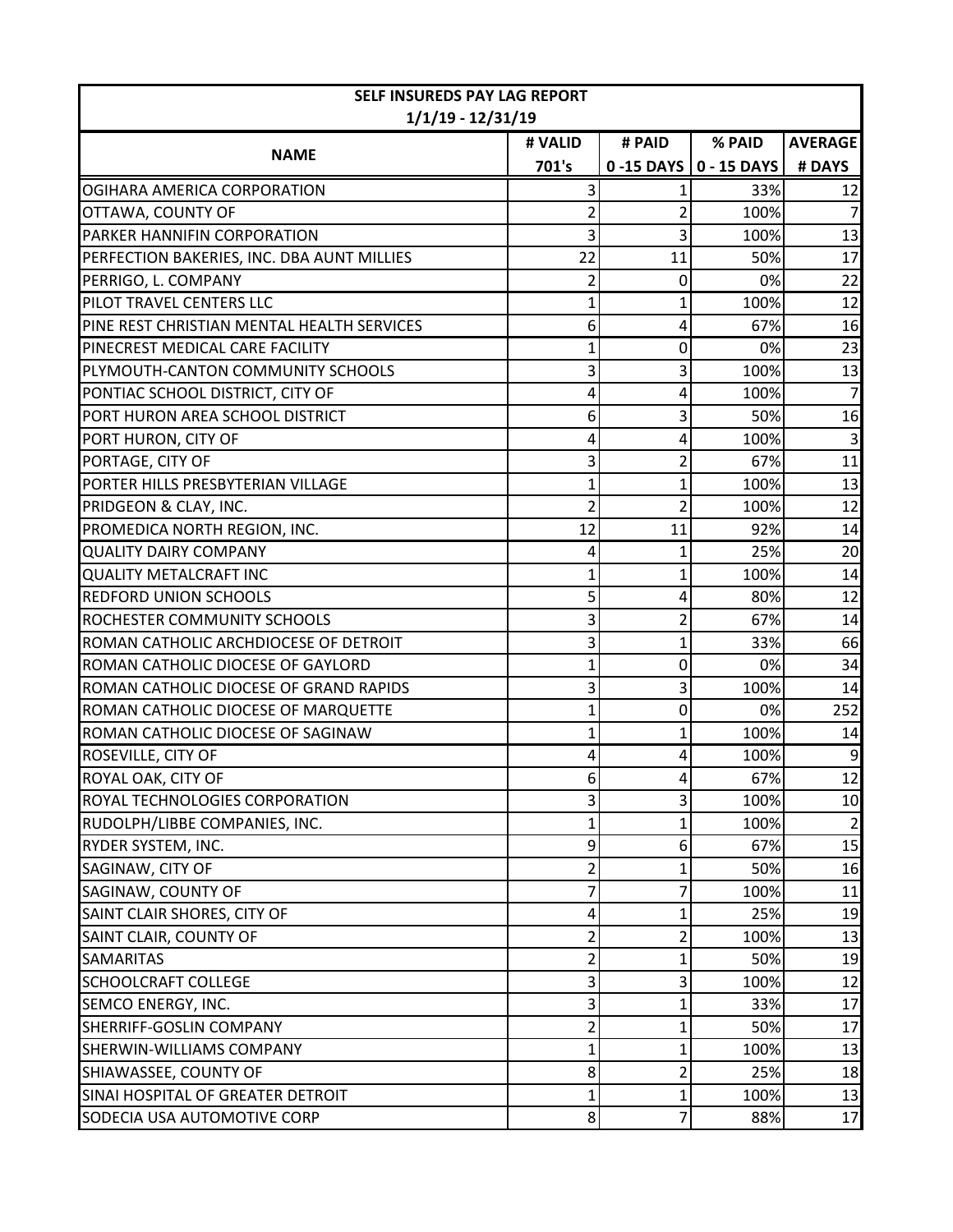| SELF INSUREDS PAY LAG REPORT                  |                |                |                                   |                 |  |  |
|-----------------------------------------------|----------------|----------------|-----------------------------------|-----------------|--|--|
| $1/1/19 - 12/31/19$                           |                |                |                                   |                 |  |  |
| <b>NAME</b>                                   | # VALID        | # PAID         | % PAID                            | <b>AVERAGE</b>  |  |  |
|                                               | 701's          |                | $0 - 15$ DAYS $\vert 0 - 15$ DAYS | # DAYS          |  |  |
| SOUTHFIELD, CITY OF                           | 6              |                | 33%                               | 23              |  |  |
| SPARROW, EDWARD W., HOSPITAL ASSOCIATION      | 49             | 36             | 74%                               | 14              |  |  |
| SPARTAN MOTORS, INC.                          | 2              | 1              | 50%                               | 18              |  |  |
| <b>SPARTAN NASH COMPANY</b>                   | 21             | 15             | 71%                               | 19              |  |  |
| <b>SPECTRUM HEALTH HOSPITALS</b>              | 107            | 49             | 46%                               | 19              |  |  |
| <b>STATE OF MICHIGAN</b>                      | 326            | 220            | 68%                               | 16              |  |  |
| STEELCASE, INC.                               | 8              |                | 88%                               | 19              |  |  |
| STERLING HEIGHTS, CITY OF                     | 7              | 2              | 29%                               | 16              |  |  |
| <b>STRYKER CORPORATION</b>                    | 8              | 4              | 50%                               | 20              |  |  |
| STURGIS HOSPITAL, INC.                        | 1              | 1              | 100%                              | 14              |  |  |
| SUBURBAN MOBILITY AUTHORITY FOR REGIONAL TRAN | 22             | 8              | 36%                               | 17              |  |  |
| SUMMIT POLYMERS, INC.                         | 6              | 6              | 100%                              | 6               |  |  |
| <b>TARGET CORPORATION</b>                     | 10             | 9              | 90%                               | 10              |  |  |
| <b>TAYLOR SCHOOL DISTRICT</b>                 | 6              | 1              | 17%                               | 40              |  |  |
| TAYLOR, CITY OF                               | 2              | $\overline{2}$ | 100%                              | 13              |  |  |
| TEXTRON, INC.                                 | 2              | $\overline{2}$ | 100%                              | 9               |  |  |
| THOR INDUSTRIES INC                           | 1              | 1              | 100%                              | 13              |  |  |
| TILDEN MINING COMPANY L.C.                    | 4              | 4              | 100%                              | 9               |  |  |
| TRINITY HEALTH MICHIGAN                       | 61             | 26             | 43%                               | $\overline{27}$ |  |  |
| <b>TRUEBLUE INC</b>                           | 3              | 0              | 0%                                | 25              |  |  |
| TYSON FOODS, INC.                             | 1              | 1              | 100%                              | 8               |  |  |
| U S F HOLLAND, INC.                           | 1              | 1              | 100%                              | 11              |  |  |
| UNITED JEWISH FOUNDATION                      | 1              | 0              | 0%                                | 17              |  |  |
| UNITED METHODIST RETIREMENT COMMUNITIES, INC. | 4              | 3              | 75%                               | 18              |  |  |
| UNITED STATES STEEL CORPORATION               | $\Omega$       | 0              | 0%                                | $\mathbf 0$     |  |  |
| UNIVERSITY OF MICHIGAN, THE REGENTS OF THE    | 167            | 112            | 67%                               | 15              |  |  |
| UTICA COMMUNITY SCHOOLS                       | 1              | $\mathbf{1}$   | 100%                              | 13              |  |  |
| <b>VAIL RUBBER WORKS INC</b>                  | $\overline{c}$ | $\overline{2}$ | 100%                              | $\overline{7}$  |  |  |
| <b>VERSO PAPER HOLDING LLC</b>                | 1              | 1              | 100%                              | 15              |  |  |
| <b>VHS OF MICHIGAN INC.</b>                   | 49             | 44             | 90%                               | 13              |  |  |
| <b>WARREN CONSOLIDATED SCHOOLS</b>            | 8              | 5              | 63%                               | 17              |  |  |
| WARREN, CITY OF                               | 20             | 10             | 50%                               | 16              |  |  |
| WASHTENAW, COUNTY OF                          | 2              | 1              | 50%                               | 16              |  |  |
| WATERFORD SCHOOL DISTRICT                     | 6              | 5              | 83%                               | 8               |  |  |
| WATERFORD, CHARTER TOWNSHIP OF                | 9              | 5              | 56%                               | 18              |  |  |
| WAYNE COUNTY AIRPORT AUTHORITY                | 1              | 1              | 100%                              | 5               |  |  |
| WAYNE COUNTY COMMUNITY COLLEGE                | 3              | 1              | 33%                               | 21              |  |  |
| WAYNE STATE UNIVERSITY                        | 8              | 8              | 100%                              | 0               |  |  |
| WAYNE WESTLAND COMMUNITY SCHOOL DISTRICT      | 2              | 2              | 100%                              | 12              |  |  |
| WAYNE, CITY OF                                | 1              | 1              | 100%                              | 13              |  |  |
| WAYNE, COUNTY OF                              | 33             | 28             | 85%                               | 11              |  |  |
| WESTERN MICHIGAN UNIVERSITY                   | 12             | 5              | 42%                               | 23              |  |  |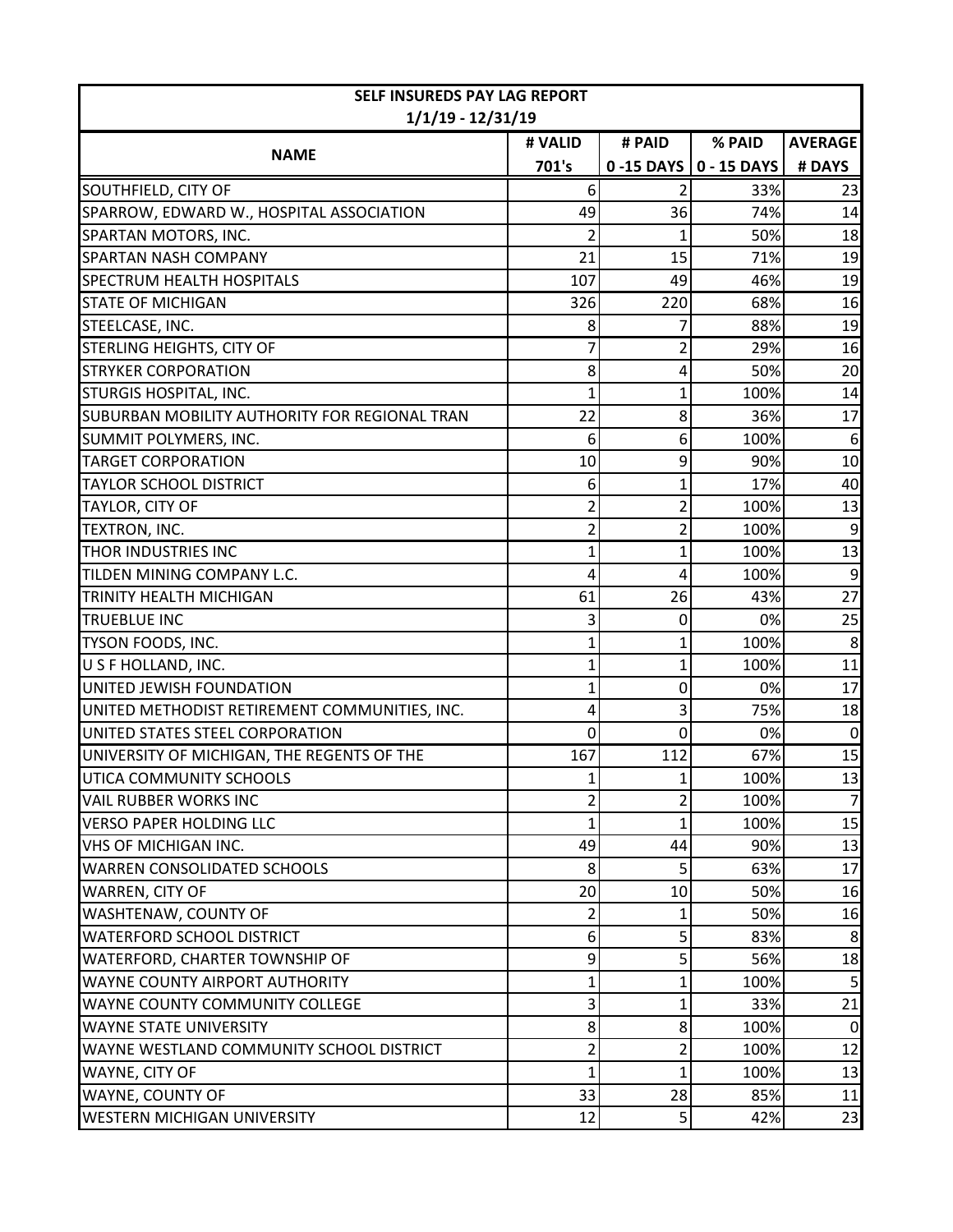| <b>SELF INSUREDS PAY LAG REPORT</b><br>$1/1/19 - 12/31/19$ |         |            |               |                |  |  |
|------------------------------------------------------------|---------|------------|---------------|----------------|--|--|
| <b>NAME</b>                                                | # VALID | # PAID     | % PAID        | <b>AVERAGE</b> |  |  |
|                                                            | 701's   | 0 -15 DAYS | $0 - 15$ DAYS | # DAYS         |  |  |
| <b>WESTLAND, CITY OF</b>                                   |         |            | 100%          | 10             |  |  |
| WHITE CASTLE SYSTEM, INC.                                  |         |            | 100%          | 12             |  |  |
| WIRTZ MANUFACTURING CO., INC.                              |         |            | 100%          |                |  |  |
| WM LIMITED PARTNERSHIP 1998                                |         |            | 100%          | 12             |  |  |
| <b>WOLVERINE PACKING COMPANY</b>                           |         |            | 100%          | 6              |  |  |
| WYANDOTTE SCHOOL DISTRICT, CITY OF                         |         |            | 33%           | 20             |  |  |
| <b>WYANDOTTE, CITY OF</b>                                  |         |            | 100%          | $\overline{0}$ |  |  |
| WYOMING, CITY OF                                           |         |            | 67%           | 16             |  |  |
| ZEHNDERS OF FRANKENMUTH, INC.                              |         |            | 0%            | 36             |  |  |
| <b>TOTALS:</b>                                             | 3,140   | 2,170      | 66.7%         | 16             |  |  |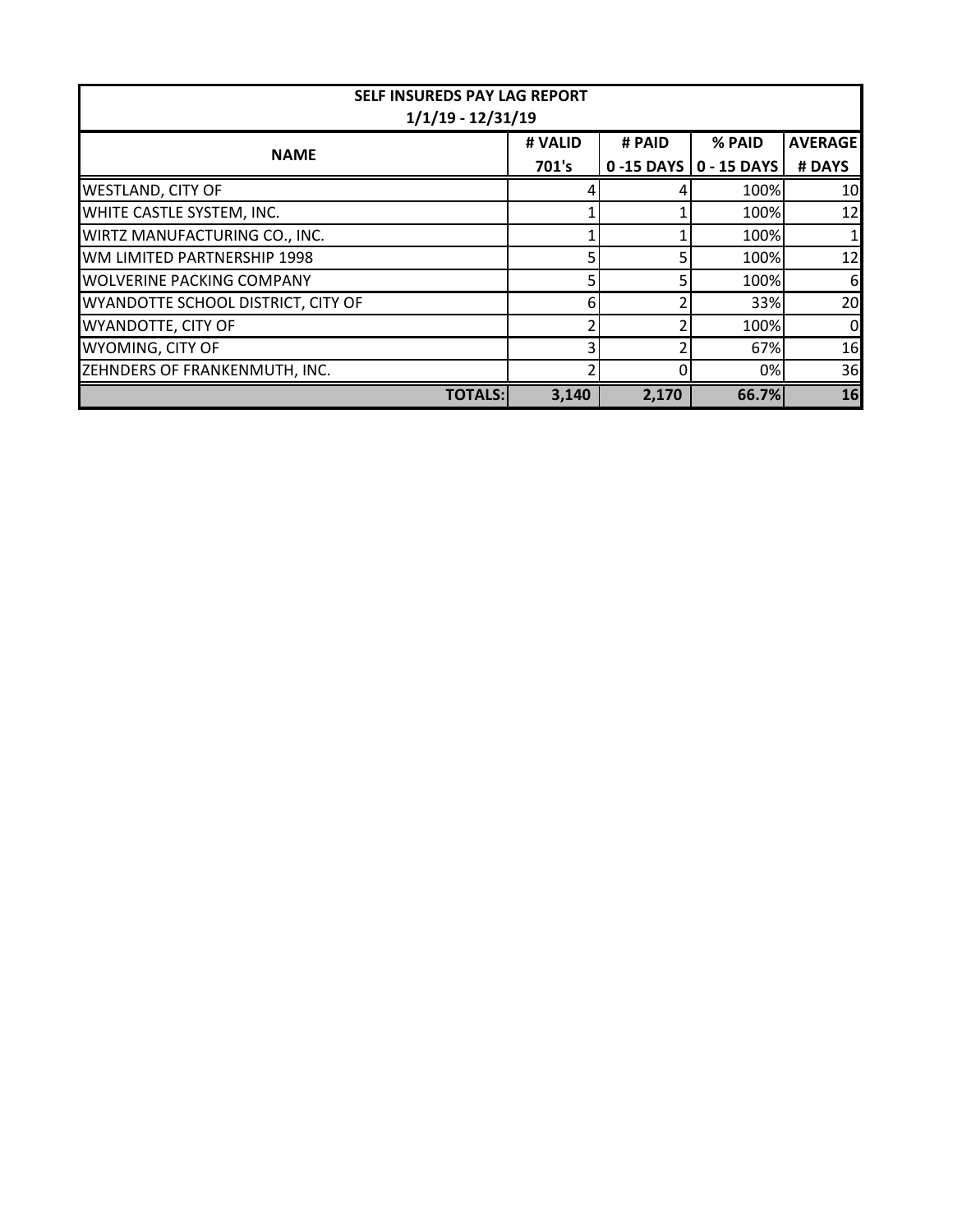| <b>INSURANCE CARRIER PAY LAG REPORT</b><br>$1/1/19 - 12/31/19$ |                |                |                         |                |  |
|----------------------------------------------------------------|----------------|----------------|-------------------------|----------------|--|
|                                                                | # VALID        | # PAID         | % PAID                  | <b>AVERAGE</b> |  |
| <b>NAME</b>                                                    | 701's          |                | 0-15 DAYS   0 - 15 DAYS | # DAYS         |  |
| ACCIDENT FUND GENERAL INSURANCE COMPANY                        | 418            | 349            | 84%                     | 13             |  |
| ACCIDENT FUND INSURANCE CO OF AMERICA                          | 833            | 702            | 84%                     | 13             |  |
| ACCIDENT FUND NATIONAL INSURANCE COMPANY                       | 576            | 493            | 86%                     | 12             |  |
| ACE AMERICAN INSURANCE COMPANY                                 | 177            | 111            | 63%                     | 19             |  |
| ACE FIRE UNDERWRITERS INSURANCE COMPANY                        |                | 1              | 100%                    | 13             |  |
| <b>ACIG INSURANCE COMPANY</b>                                  | 1              | 0              | 0%                      | 24             |  |
| ACUITY, A MUTUAL INSURANCE COMPANY                             | 73             | 56             | 77%                     | 14             |  |
| AIG PROPERTY CASUALTY COMPANY                                  | $\overline{2}$ | 2              | 100%                    | 8              |  |
| ALLIED EASTERN INDEMNITY COMPANY                               | 38             | 32             | 84%                     | 13             |  |
| ALLIED PROPERTY & CASUALTY INSURANCE COMPANY                   | 4              | 2              | 50%                     | 21             |  |
| ALLMERICA FINANCIAL ALLIANCE INSURANCE CO                      | 4              | 3              | 75%                     | 34             |  |
| ALLMERICA FINANCIAL BENEFITS INSURANCE CO                      | 8              | 6              | 75%                     | 15             |  |
| AMCO INSURANCE COMPANY                                         | 1              | 1              | 100%                    | 13             |  |
| AMERICAN CASUALTY COMPANY OF READING, PA                       | 24             | 18             | 75%                     | 12             |  |
| AMERICAN COMPENSATION INSURANCE COMPANY                        | 50             | 31             | 62%                     | 16             |  |
| AMERICAN GUARANTEE & LIABILITY INSURANCE CO.                   |                |                | 100%                    | 13             |  |
| AMERICAN HOME ASSURANCE COMPANY                                | 8              | 4              | 50%                     | 22             |  |
| AMERICAN INSURANCE COMPANY                                     | 1              |                | 100%                    | 10             |  |
| AMERICAN ZURICH INSURANCE COMPANY                              | 485            | 356            | 73%                     | 14             |  |
| AMERISURE INSURANCE COMPANY                                    | 125            | 82             | 66%                     | 15             |  |
| AMERISURE MUTUAL INSURANCE COMPANY                             | 100            | 68             | 68%                     | 16             |  |
| AMERISURE PARTNERS INSURANCE COMPANY                           | 12             | 7              | 58%                     | 15             |  |
| AMGUARD INSURANCE COMPANY                                      | 10             | 8              | 80%                     | 11             |  |
| AMTRUST INSURANCE COMPANY OF KANSAS INC                        | 2              | 2              | 100%                    | 10             |  |
| ANSUR AMERICA INSURANCE COMPANY                                | 38             | 12             | 32%                     | 28             |  |
| AP SPECIALTY INSURANCE CORP                                    | 1              | 0              | 0%                      | 32             |  |
| ARCH INSURANCE COMPANY                                         | 95<br><u>.</u> | 56             | 59%                     | 24             |  |
| ARGONAUT INSURANCE COMPANY                                     | 6              | $\overline{2}$ | 33%                     | 19             |  |
| ATLANTIC SPECIALTY INSURANCE COMPANY                           | 1              | 1              | 100%                    | 11             |  |
| ATLANTIC STATES INSURANCE COMPANY                              | 13             | 11             | 85%                     | 15             |  |
| AUTO-OWNERS INSURANCE COMPANY                                  | 144            | 99             | 69%                     | 16             |  |
| <b>BENCHMARK INSURANCE COMPANY</b>                             | 83             | 69             | 83%                     | 12             |  |
| BERKLEY REGIONAL INSURANCE CO                                  | 3              | 3              | 100%                    | 4              |  |
| BERKSHIRE HATHAWAY DIRECT INSURANCE COMPANY                    | 1              | 0              | 0%                      | 56             |  |
| BERKSHIRE HATHAWAY HOMESTATE INSURANCE CO                      | 45             | 23             | 51%                     | 19             |  |
| BITCO GENERAL INSURANCE CORPORATION                            | 6              |                | 50%                     | 52             |  |
| <b>BITCO NATIONAL INSURANCE COMPANY</b>                        | 2              | 2              | 100%                    | 6              |  |
| BLOOMINGTON COMPENSATION INSURANCE COMPANY                     | 1              |                | 100%                    | 8              |  |
| <b>BRICKSTREET MUTUAL INSURANCE CO</b>                         | 0              | 0              | 0%                      | $\overline{0}$ |  |
| <b>BROTHERHOOD MUTUAL INSURANCE COMPANY</b>                    | 15             | 4              | 27%                     | 35             |  |
| CAROLINA CASUALTY INSURANCE COMPANY                            | 3              | 2              | 67%                     | 20             |  |
| CHARTER OAK FIRE INSURANCE COMPANY                             | 32             | 28             | 88%                     | 12             |  |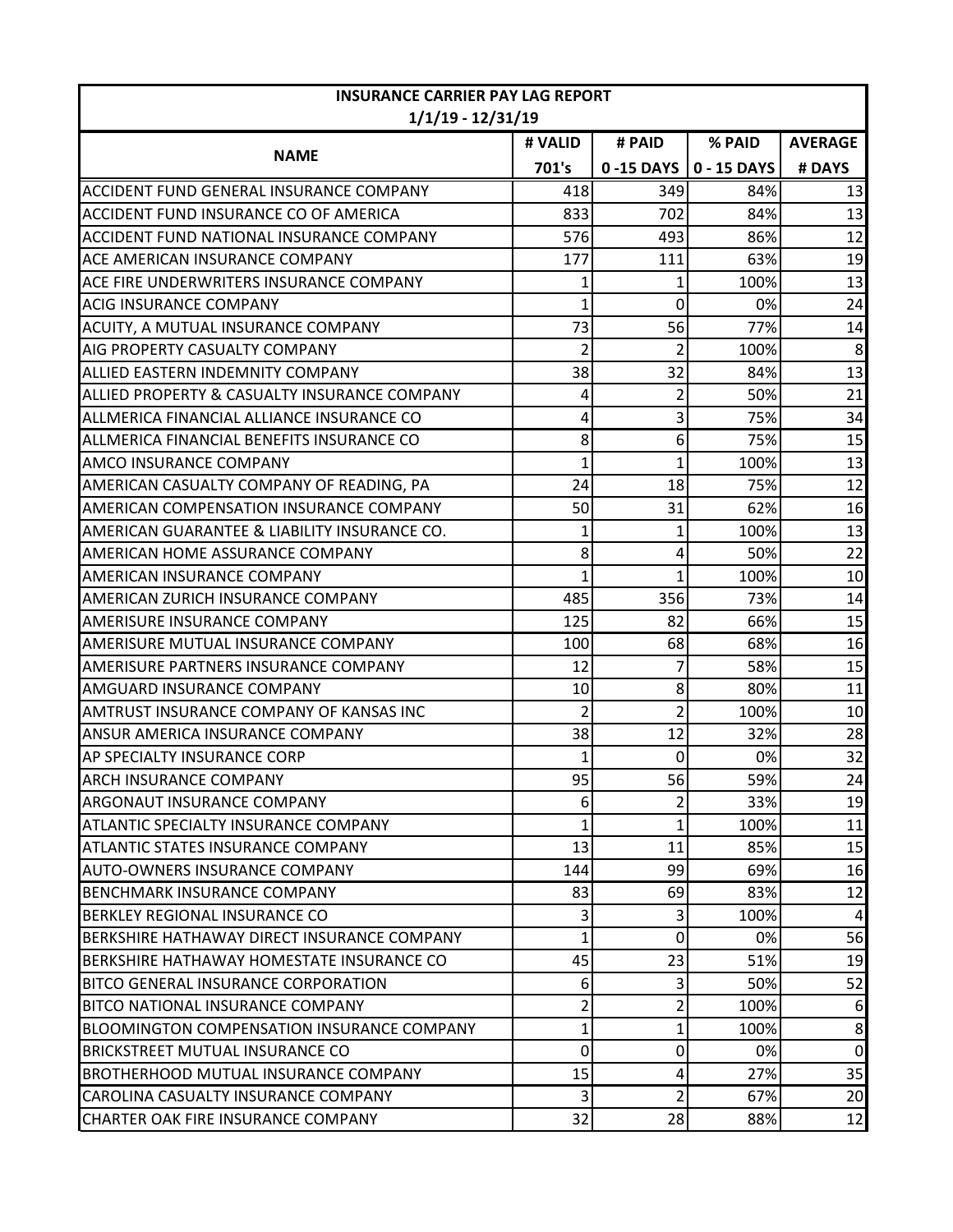| <b>INSURANCE CARRIER PAY LAG REPORT</b><br>$1/1/19 - 12/31/19$ |                |                |             |                |
|----------------------------------------------------------------|----------------|----------------|-------------|----------------|
|                                                                | # VALID        | # PAID         | % PAID      | <b>AVERAGE</b> |
| <b>NAME</b>                                                    | 701's          | 0-15 DAYS      | 0 - 15 DAYS | # DAYS         |
| <b>CHEROKEE INSURANCE COMPANY</b>                              | 26             | 20             | 77%         | 13             |
| CHUBB INDEMNITY INSURANCE CO                                   | 35             | 20             | 57%         | 18             |
| CHUBB NATIONAL INSURANCE COMPANY                               | 7              | $\overline{2}$ | 29%         | 25             |
| CHURCH MUTUAL INSURANCE COMPANY                                | 12             | 10             | 83%         | 14             |
| CINCINNATI CASUALTY COMPANY                                    | 19             | 9              | 47%         | 25             |
| CINCINNATI INDEMNITY COMPANY                                   | 22             | 16             | 73%         | 16             |
| CINCINNATI INSURANCE COMPANY                                   | 15             |                | 47%         | 21             |
| CITIZENS INSURANCE COMPANY OF AMERICA                          | 12             | 4              | 33%         | 19             |
| CITIZENS INSURANCE COMPANY OF OHIO                             |                | 4              | 57%         | 20             |
| CITIZENS INSURANCE COMPANY OF THE MIDWEST                      |                |                | 100%        | 13             |
| CLEAR SPRING PROPERTY & CASUALTY COMPANY                       | 2              |                | 50%         | 17             |
| COMMERCE & INDUSTRY INSURANCE COMPANY                          | 2              | 1              | 50%         | 20             |
| COMPWEST INSURANCE COMPANY                                     | 102            | 91             | 89%         | 13             |
| CONTINENTAL CASUALTY COMPANY                                   | 10             | 8              | 80%         | 15             |
| CONTINENTAL INDEMNITY COMPANY                                  | 16             | 15             | 94%         | 11             |
| CONTINENTAL INSURANCE COMPANY                                  | 4              | 1              | 25%         | 21             |
| CONTINENTAL WESTERN INSURANCE COMPANY                          | 9              | 5              | 56%         | 14             |
| DEPOSITORS INSURANCE COMPANY                                   | 22             | 17             | 77%         | 14             |
| DONEGAL MUTUAL INSURANCE COMPANY                               | 5              | 3              | 60%         | 17             |
| EASTERN ADVANTAGE ASSURANCE COMPANY                            |                | 0              | 0%          | 22             |
| IEASTERN ALLIANCE INSURANCE COMPANY                            | 18             | 15             | 83%         | 14             |
| ELECTRIC INSURANCE COMPANY                                     | 10             | 10             | 100%        | 8              |
| <b>EMC PROPERTY &amp; CASUALTY COMPANY</b>                     | 3              | 2              | 67%         | 15             |
| <b>EMCASCO INSURANCE COMPANY</b>                               | 80             | 69             | 86%         | 13             |
| <b>EMPLOYERS ASSURANCE COMPANY</b>                             | 8              | 4              | 50%         | 18             |
| <b>EMPLOYERS COMPENSATION INSURANCE COMPANY</b>                | 3              | 0              | 0%          | 37             |
| EMPLOYERS INSURANCE COMPANY OF WAUSAU                          |                |                | 100%        | 12             |
| IEMPLOYERS MUTUAL CASUALTY COMPANY                             | 16             | 12             | 75%         | 41             |
| <b>EMPLOYERS PREFERRED INSURANCE COMPANY</b>                   | 8              | $\overline{3}$ | 38%         | 29             |
| <b>ENDURANCE ASSURANCE CORPORATION</b>                         | 1              | 0              | 0%          | 34             |
| EVEREST NATIONAL INSURANCE COMPANY                             | 5              |                | 20%         | 19             |
| FARM BUREAU GENERAL INSURANCE COMPANY                          | 101            | 55             | 55%         | 21             |
| FARM BUREAU MUTUAL INSURANCE CO OF MICHIGAN                    | 58             | 32             | 55%         | 23             |
| <b>FARMINGTON CASUALTY COMPANY</b>                             | 27             | 16             | 59%         | 17             |
| FCCI INSURANCE COMPANY                                         | 20             | 18             | 90%         | 11             |
| FEDERAL INSURANCE COMPANY                                      | 28             | 17             | 61%         | 17             |
| IFEDERATED MUTUAL INSURANCE COMPANY                            | 89             | 63             | 71%         | 16             |
| <b>FEDERATED RESERVE INS CO</b>                                | 5              | 5              | 100%        | 13             |
| FEDERATED RURAL ELECTRIC INSURANCE CORP.                       | 5              | 3              | 60%         | 14             |
| FEDERATED SERVICE INSURANCE COMPANY                            | 2              | 2              | 100%        | $\overline{7}$ |
| FIRE INSURANCE EXCHANGE                                        | 1              |                | 100%        | 12             |
| FIRST DAKOTA INDEMNITY COMPANY                                 | $\overline{2}$ | 2              | 100%        | 12             |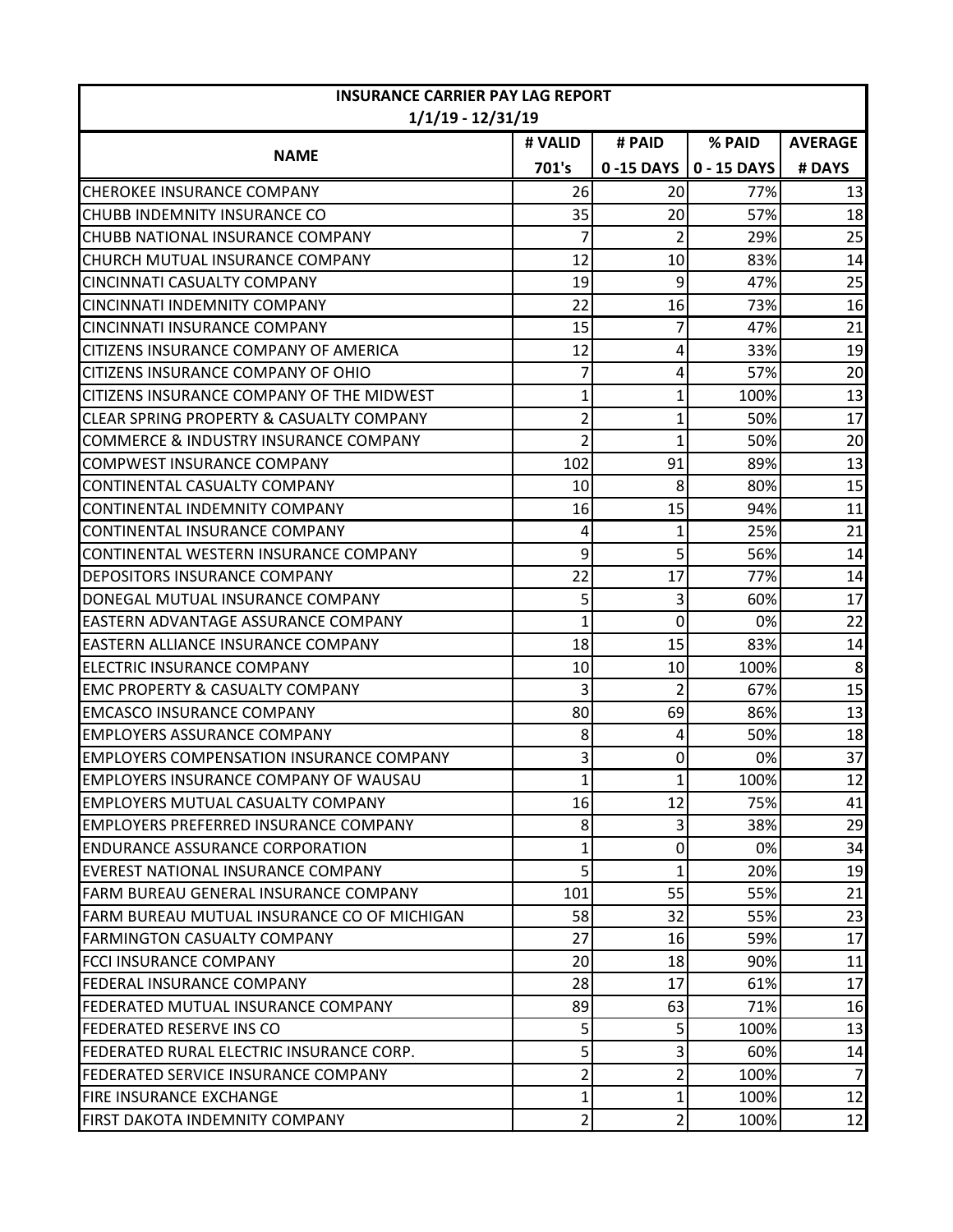| <b>INSURANCE CARRIER PAY LAG REPORT</b><br>$1/1/19 - 12/31/19$ |                         |                |             |                |
|----------------------------------------------------------------|-------------------------|----------------|-------------|----------------|
|                                                                | # VALID                 | # PAID         | % PAID      | <b>AVERAGE</b> |
| <b>NAME</b>                                                    | 701's                   | 0-15 DAYS      | 0 - 15 DAYS | # DAYS         |
| <b>FRANK WINSTON CRUM INSURANCE INC</b>                        |                         | 0              | 0%          | 44             |
| FRANKENMUTH MUTUAL INSURANCE COMPANY                           | 144                     | 43             | 30%         | 29             |
| <b>FREMONT INSURANCE COMPANY</b>                               | 65                      | 37             | 57%         | 21             |
| GENERAL CASUALTY COMPANY OF WISCONSIN                          |                         | 1              | 100%        | $\overline{7}$ |
| <b>GRANGE INSURANCE COMPANY OF MICHIGAN</b>                    | 9                       | 8              | 89%         | 12             |
| <b>GRANITE STATE INSURANCE COMPANY</b>                         | 21                      | 15             | 71%         | 16             |
| <b>GREAT AMERICAN ALLIANCE INSURANCE CO</b>                    | 39                      | 33             | 85%         | 11             |
| <b>GREAT AMERICAN ASSURANCE COMPANY</b>                        | 16                      | 13             | 81%         | 10             |
| <b>GREAT DIVIDE INSURANCE COMPANY</b>                          | 1                       | 0              | 0%          | 18             |
| <b>GREAT NORTHERN INSURANCE COMPANY</b>                        | $\overline{2}$          | 1              | 50%         | 132            |
| <b>GREAT WEST CASUALTY COMPANY</b>                             | 28                      | 24             | 86%         | 13             |
| GUIDEONE MUTUAL INSURANCE COMPANY                              | 10                      | 4              | 40%         | 30             |
| HANOVER AMERICAN INSURANCE COMPANY                             | 5                       | 4              | 80%         | 13             |
| HANOVER INSURANCE COMPANY                                      | 19                      | 11             | 58%         | 16             |
| HARLEYSVILLE INSURANCE COMPANY                                 | $\overline{2}$          | 2              | 100%        | 14             |
| HARLEYSVILLE LAKE STATES INSURANCE COMPANY                     | 6                       | 4              | 67%         | 19             |
| HARLEYSVILLE PREFERRED INSURANCE COMPANY                       | $\overline{\mathbf{c}}$ | 1              | 50%         | 13             |
| HARTFORD ACCIDENT & INDEMNITY COMPANY                          | 95                      | 84             | 88%         | 14             |
| HARTFORD CASUALTY INSURANCE COMPANY                            | 20                      | 20             | 100%        | 11             |
| HARTFORD FIRE INSURANCE COMPANY                                | 26                      | 24             | 92%         | 22             |
| HARTFORD INSURANCE COMPANY OF ILLINOIS                         | 5                       | 3              | 60%         | 12             |
| HARTFORD INSURANCE COMPANY OF THE MIDWEST                      | 35                      | 28             | 80%         | 13             |
| HARTFORD INSURANCE COMPANY OF THE SOUTHEAST                    | 3                       | $\overline{2}$ | 67%         | 13             |
| HARTFORD UNDERWRITERS INSURANCE COMPANY                        | 18                      | 16             | 89%         | 9              |
| HASTINGS MUTUAL INSURANCE COMPANY                              | 129                     | 82             | 64%         | 18             |
| HOME OWNERS INSURANCE COMPANY                                  | 3                       | 3              | 100%        | 13             |
| ILLINOIS NATIONAL INSURANCE COMPANY                            |                         | C.<br>د        | 75%         | $\overline{7}$ |
| <b>IMPERIUM INSURANCE COMPANY</b>                              | $\overline{2}$          |                | 50%         | 12             |
| <b>INDEMNITY INSURANCE COMPANY OF NORTH AMERICA</b>            | 510                     | 369            | 72%         | 15             |
| INSURANCE CO. OF THE STATE OF PENNSYLVANIA                     | 39                      | 32             | 82%         | 13             |
| <b>INSURANCE COMPANY OF NORTH AMERICA</b>                      | $\overline{2}$          |                | 50%         | 11             |
| <b>INSURANCE COMPANY OF THE WEST</b>                           | 8 <sup>1</sup>          | 6              | 75%         | 10             |
| LIBERTY INSURANCE CORPORATION                                  | 1                       | 0              | 0%          | 47             |
| LIBERTY MUTUAL FIRE INSURANCE COMPANY                          | 6                       | 6              | 100%        | 12             |
| LIBERTY MUTUAL INSURANCE COMPANY                               | 529                     | 475            | 90%         | 13             |
| LM INSURANCE CORPORATION                                       | 9                       | 6              | 67%         | 13             |
| MANUFACTURERS ALLIANCE INSURANCE COMPANY                       | $\overline{\mathbf{c}}$ |                | 50%         | 15             |
| MANUFACTURING TECHNOLOGY MUTUAL INSURANCE CO                   | 164                     | 77             | 47%         | 19             |
| <b>MARKEL INSURANCE COMPANY</b>                                | 18                      | 9              | 50%         | 18             |
| MASSACHUSETTS BAY INSURANCE COMPANY                            | 18                      | 14             | 78%         | 14             |
| <b>MEMIC INDEMNITY COMPANY</b>                                 | 1                       | 0              | 0%          | 38             |
| MERIDIAN SECURITY INSURANCE COMPANY                            | 4                       | 3              | 75%         | 15             |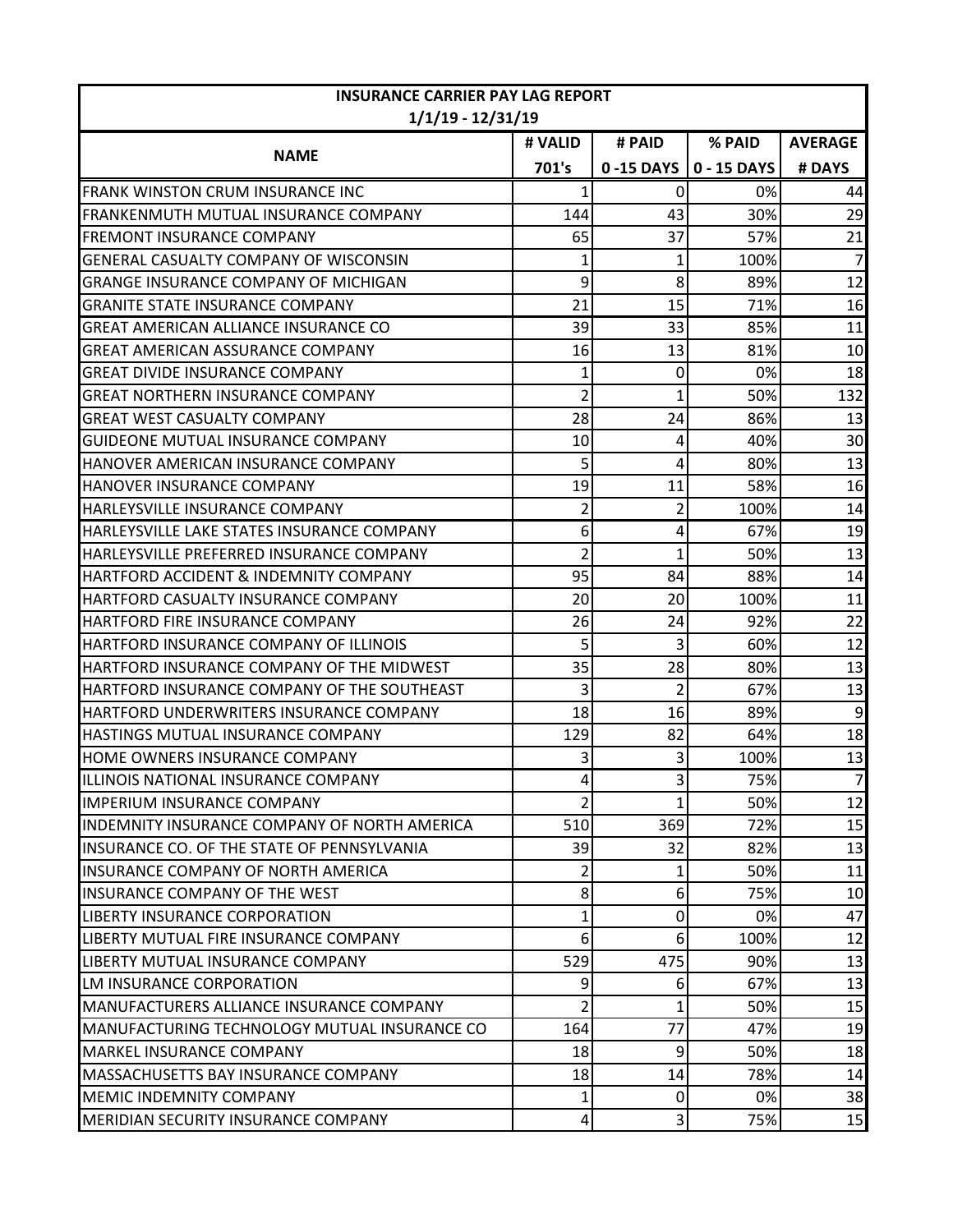| <b>INSURANCE CARRIER PAY LAG REPORT</b><br>$1/1/19 - 12/31/19$ |         |             |                             |                |
|----------------------------------------------------------------|---------|-------------|-----------------------------|----------------|
|                                                                | # VALID | # PAID      | % PAID                      | <b>AVERAGE</b> |
| <b>NAME</b>                                                    | 701's   |             | $0 - 15$ DAYS   0 - 15 DAYS | # DAYS         |
| MICHIGAN COMMERCIAL INSURANCE MUTUAL                           | 8       |             | 88%                         | 12             |
| MICHIGAN INSURANCE COMPANY                                     | 180     | 118         | 66%                         | 17             |
| MICHIGAN MILLERS MUTUAL INSURANCE COMPANY                      | 73      | 60          | 82%                         | 14             |
| MID CENTURY INSURANCE COMPANY                                  |         |             | 100%                        | 15             |
| MIDDLESEX INSURANCE COMPANY                                    | 19      | 12          | 63%                         | 20             |
| MIDWEST EMPLOYERS CASUALTY COMPANY                             |         |             | 100%                        | 13             |
| MILFORD CASUALTY INSURANCE COMPANY                             | 6       | 3           | 50%                         | 19             |
| MITSUI SUMITOMO INSURANCE CO OF AMERICA                        | 30      | 22          | 73%                         | 13             |
| MITSUI SUMITOMO INSURANCE USA, INC.                            | 16      | 11          | 69%                         | 19             |
| MONROE GUARANTY INSURANCE COMPANY                              | 15      | 14          | 93%                         | 12             |
| MOTORISTS MUTUAL INSURANCE COMPANY                             | 14      | 7           | 50%                         | 21             |
| NATIONAL CASUALTY COMPANY                                      | 6       | 5           | 83%                         | 13             |
| NATIONAL FIRE INSURANCE COMPANY OF HARTFORD                    | 15      | 10          | 67%                         | 11             |
| NATIONAL INTERSTATE INSURANCE CO OF HAWAII                     | 17      | 11          | 65%                         | 15             |
| NATIONAL INTERSTATE INSURANCE COMPANY                          | 27      | 15          | 56%                         | 20             |
| NATIONAL LIABILITY & FIRE, INC.                                | 4       | 3           | 75%                         | 15             |
| NATIONAL TRUST INSURANCE COMPANY                               | 7       | 6           | 86%                         | 13             |
| NATIONAL UNION FIRE INSURANCE COMPANY                          | 23      | 12          | 52%                         | 20             |
| NATIONWIDE AGRIBUSINESS INSURANCE COMPANY                      | 7       | 6           | 86%                         | 11             |
| <b>NEW HAMPSHIRE INSURANCE COMPANY</b>                         | 449     | 346         | 77%                         | 14             |
| NEW YORK MARINE & GENERAL INSURANCE COMPANY                    | 8       | 7           | 88%                         | 22             |
| <b>NGM INSURANCE COMPANY</b>                                   | 1       | 0           | 0%                          | 28             |
| NIAGARA FIRE INSURANCE COMPANY                                 | 1       | $\mathbf 0$ | 0%                          | 20             |
| NO RECORD OF COVERAGE - CONFIRMED                              | 58      | 37          | 64%                         | 16             |
| NORGUARD INSURANCE COMPANY                                     | 17      | 14          | 82%                         | 15             |
| NORTH POINTE INSURANCE COMPANY                                 |         | 0           | 0%                          | 26             |
| NOVA CASUALTY COMPANY                                          |         |             | 100%                        | 12             |
| NUTMEG INSURANCE COMPANY                                       | 3       | 3           | 100%                        | 10             |
| OBI NATIONAL INSURANCE COMPANY                                 | 3       | 3           | 100%                        | 12             |
| IOHIO SECURITY INSURANCE COMPANY                               | 2       |             | 50%                         | 12             |
| OLD REPUBLIC GENERAL INSURANCE CORPORATION                     | 8       | 6           | 75%                         | 39             |
| OLD REPUBLIC INSURANCE COMPANY                                 | 237     | 155         | 65%                         | 20             |
| PACIFIC EMPLOYERS INSURANCE COMPANY                            | 2       | 2           | 100%                        | 11             |
| PACIFIC INDEMNITY COMPANY                                      | 4       | 2           | 50%                         | 15             |
| PATRIOT GENERAL INSURANCE COMPANY                              | 10      | 8           | 80%                         | 17             |
| PENNSYLVANIA MANUFACTURERS ASSN. INSURANCE CO                  | 65      | 43          | 66%                         | 16             |
| IPENNSYLVANIA MANUFACTURERS INDEMNITY COMPANY                  | 3       | 3           | 100%                        | 10             |
| PHARMACISTS MUTUAL INSURANCE COMPANY                           | 1       | 1           | 100%                        | 11             |
| PHOENIX INSURANCE COMPANY                                      | 39      | 28          | 72%                         | 14             |
| PINNACLEPOINT INSURANCE CO                                     | 3       | 3           | 100%                        | 6              |
| PIONEER STATE MUTUAL INSURANCE COMPANY                         | 16      | 4           | 25%                         | 26             |
| PLAZA INSURANCE COMPANY                                        | 10      | 9           | 90%                         | 15             |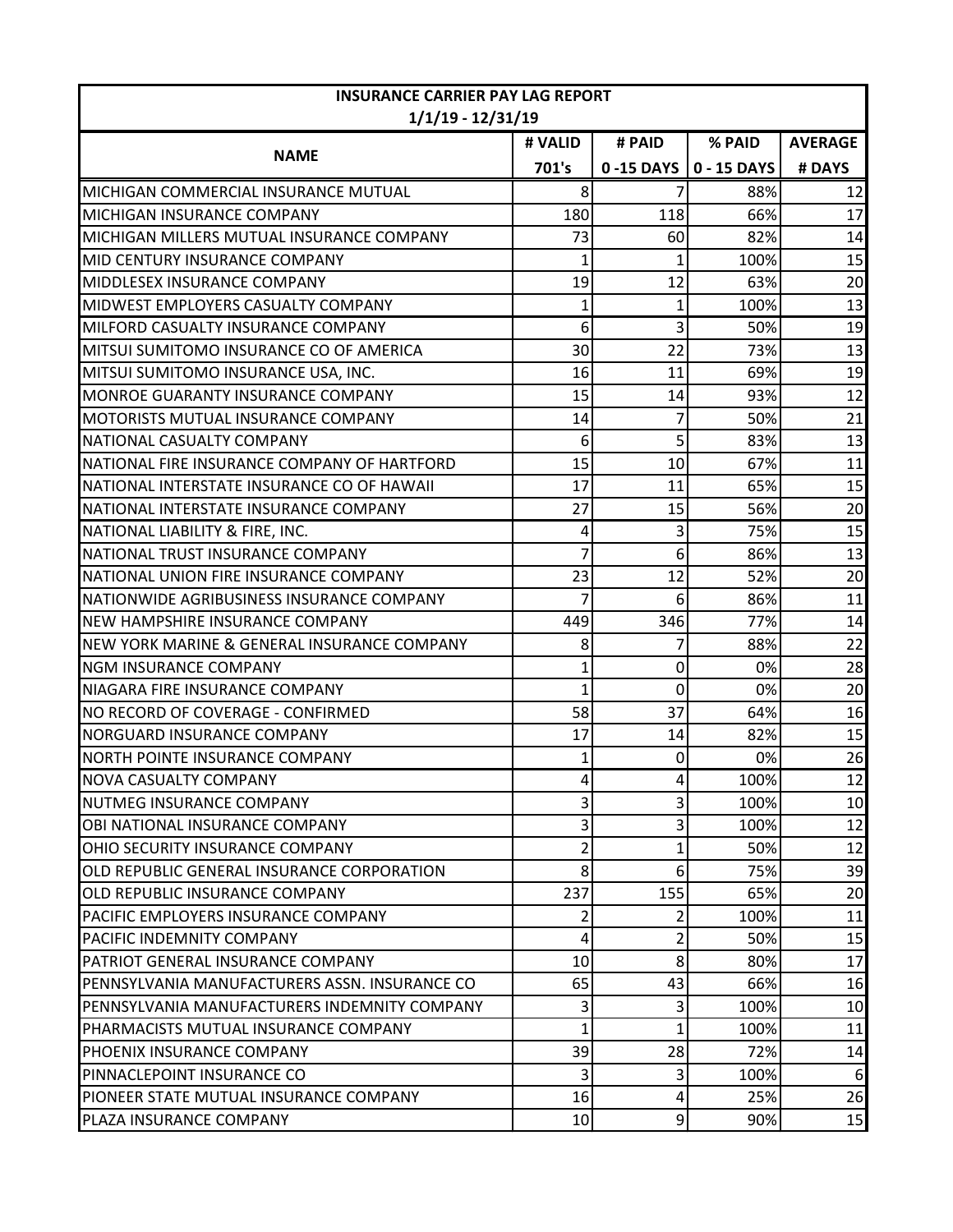| <b>INSURANCE CARRIER PAY LAG REPORT</b><br>$1/1/19 - 12/31/19$ |                |                |             |                |
|----------------------------------------------------------------|----------------|----------------|-------------|----------------|
|                                                                | # VALID        | # PAID         | % PAID      | <b>AVERAGE</b> |
| <b>NAME</b>                                                    | 701's          | 0-15 DAYS      | 0 - 15 DAYS | # DAYS         |
| PRAETORIAN INSURANCE CO                                        | 9              | 3              | 33%         | 17             |
| PROPERTY & CASUALTY INSURANCE CO OF HARTFORD                   | 17             | 16             | 94%         | 12             |
| PROSELECT INSURANCE COMPANY                                    | 3              | 2              | 67%         | 78             |
| PROTECTIVE INSURANCE COMPANY                                   | 7              | 1              | 14%         | 20             |
| <b>QBE INSURANCE CORPORATION</b>                               | 11             | 4              | 36%         | 22             |
| <b>REDWOOD FIRE &amp; CASUALTY INSURANCE CO</b>                | 13             | 7              | 54%         | 14             |
| <b>REGENT INSURANCE COMPANY</b>                                | 13             | 5              | 39%         | 32             |
| RETAILERS INSURANCE COMPANY                                    | 105            | 62             | 59%         | 17             |
| RLI INSURANCE COMPANY                                          | 1              | 1              | 100%        | 13             |
| <b>SAFETY FIRST INSURANCE COMPANY</b>                          | 3              | 3              | 100%        | 9              |
| SAFETY NATIONAL CASUALTY CORPORATION                           | 145            | 97             | 67%         | 18             |
| SAGAMORE INSURANCE COMPANY                                     | 12             | 2              | 17%         | 26             |
| SAMSUNG FIRE & MARINE INSURANCE COMPANY                        | 2              | 2              | 100%        | 12             |
| SECURA INSURANCE COMPANY                                       | 55             | 44             | 80%         | 16             |
| <b>SECURA SUPREME INS CO</b>                                   | 6              | 4              | 67%         | 19             |
| SECURITY NATIONAL INSURANCE CO                                 | 2              | $\overline{2}$ | 100%        | $\overline{7}$ |
| SELECTIVE INSURANCE CO OF SOUTH CAROLINA                       | 8              | 6              | 75%         | 12             |
| SELECTIVE INSURANCE CO OF THE SOUTHEAST                        | $\overline{c}$ | 2              | 100%        | 6              |
| SELECTIVE INSURANCE COMPANY OF AMERICA                         | 9              | 5              | 56%         | 18             |
| SELECTIVE WAY INSURANCE COMPANY                                | 20             | 13             | 65%         | 16             |
| SENTINEL INSURANCE COMPANY LTD                                 | 9              | 8              | 89%         | 10             |
| <b>SENTRY CASUALTY COMPANY</b>                                 | 38             | 29             | 76%         | 16             |
| SENTRY INSURANCE A MUTUAL COMPANY                              | 43             | 32             | 74%         | 18             |
| SENTRY SELECT INSURANCE COMPANY                                | 5              | 3              | 60%         | 15             |
| SOMPO AMERICA FIRE & MARINE INSURANCE COMPANY                  | $\overline{2}$ | 1              | 50%         | 17             |
| SOMPO AMERICA INSURANCE COMPANY                                | 24             | 10             | 42%         | 16             |
| STANDARD FIRE INSURANCE COMPANY                                | 84             | 54             | 64%         | 20             |
| <b>STAR INSURANCE COMPANY</b>                                  | 8              | 8              | 100%        | 6              |
| STARNET INSURANCE COMPANY                                      | 6              | 2              | 33%         | 33             |
| <b>STARR INDEMNITY &amp; LIABILITY CO</b>                      | 29             | 14             | 48%         | 22             |
| STARSTONE NATIONAL INSURANCE CO                                | 2              | 0              | 0%          | 26             |
| STATE AUTO PROPERTY & CASUALTY INSURANCE CO                    | 5              | 2              | 40%         | 16             |
| STATE AUTOMOBILE MUTUAL INSURANCE COMPANY                      | 8              | 5              | 63%         | 12             |
| <b>STATE FARM FIRE &amp; CASUALTY COMPANY</b>                  | 18             | 10             | 56%         | 27             |
| STATE NATIONAL INSURANCE COMPANY, INC.                         | 22             | 15             | 68%         | 12             |
| STONINGTON INSURANCE COMPANY                                   | 2              | 2              | 100%        | 12             |
| TECHNOLOGY INSURANCE COMPANY INC                               | 34             | 11             | 32%         | 38             |
| TOKIO MARINE AMERICA INSURANCE COMPANY                         | 14             | 8              | 57%         | 18             |
| TRANS PACIFIC INSURANCE COMPANY                                |                |                | 100%        | 8              |
| TRANSPORTATION INSURANCE COMPANY                               | 5              | 3              | 60%         | 25             |
| TRAVELERS CASUALTY & SURETY CO                                 | 17             | 15             | 88%         | 17             |
| TRAVELERS CASUALTY & SURETY CO. OF AMERICA                     | 4              | 3              | 75%         | 14             |